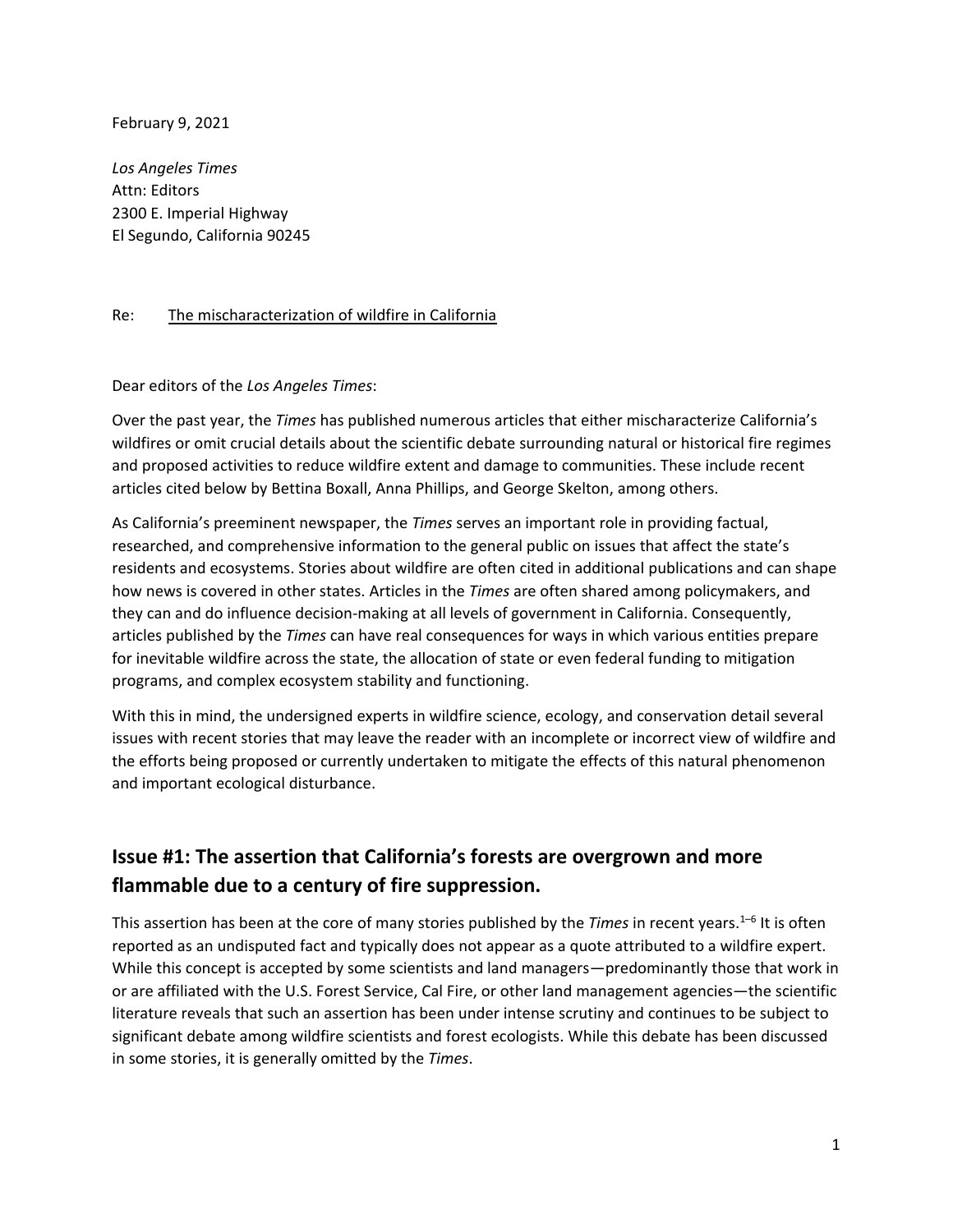California is home to a wide variety of forest ecosystems, each with varying natural fire regimes, species composition, and structure. There are approximately 27 different types of tree-dominated ecosystems in the state,<sup>7</sup> 16 of which are traditional forest types with a substantial conifer component and a relatively tall overstory in maturity. From coastal redwood forests to subalpine forests, the diversity of these ecosystems and the tree species therein is vast and complex. Regardless, most forest types experience some form of mixed-severity fire regime, meaning that fires—even when large—burn with a variety of effects and leave behind mostly low<sup>a</sup> or moderately burned forest interspersed with severely burned<sup>b</sup> patches. Some forest types, such as closed cone pine-cypress ecosystems that are dominated by species such as knobcone pine or Sargent cypress, even burn mostly at high severity and have done so for millennia.

However, the *Times* does not adequately address this diversity, but rather leaves readers with the impression that forests are generally all the same and are being destroyed by high severity fire. Such an impression is false.

Disagreement about natural and historical fire regimes in the state's forest ecosystems primarily revolves around two general forest types: mixed-conifer and yellow pine forests.<sup>8</sup> These account for much of the low- and mid-elevation non-coastal forests, particularly in the Sierra Nevada, Klamath, and Cascade Ranges as well as in scattered locations across the Transverse and Peninsular Ranges. Yellow pine forests tend to be at drier, low elevation sites and are dominated by ponderosa pine or Jeffrey pine. Mixed-conifer forests are found on drier sites above yellow pine forest areas and are codominated by various pine species, white fir, Douglas-fir, and incense cedar.

While there is evidence that some yellow pine forests, particularly in Arizona and New Mexico, have experienced less frequent low-severity fire over the last century due to fire suppression, 9 **this pattern does not apply or is disputed in other forest types that experience different climatic conditions and/or have comparatively fewer dry lightning strikes each year.** <sup>10</sup>–<sup>16</sup> Even in the Southwest's yellow pine forests, studies have shown that high severity fire (>75% of overstory tree mortality) has long been an important though less frequent component of the natural fire regime.<sup>9,16</sup>

Many forest types in California naturally go long periods without fire, even in the absence of aggressive fire suppression, due to natural variability in their fire regimes.<sup>17</sup> For example, studies have found that coastal redwood forests near Santa Cruz had historical fire rotations of approximately 135 years.<sup>18</sup> The natural occurrence of long fire rotations in forests is an important fact that the *Times* frequently omits.

More importantly, most studies that have specifically addressed the question of whether time since fire increases fire severity found that the most long-unburned and densest forests experience mostly low to moderate severity fire effects.<sup>19–24</sup> This is due to more cooling shade and wetter microclimates that limit fire activity under non-extreme weather conditions. Under extreme weather conditions, the amount of forest vegetation tends to exert little influence on fire severity.

a Low severity fire: <25% of overstory tree mortality. Moderate severity fire: 25-75% of overstory tree mortality.

<sup>&</sup>lt;sup>b</sup> High severity fire: >75% of overstory tree mortality.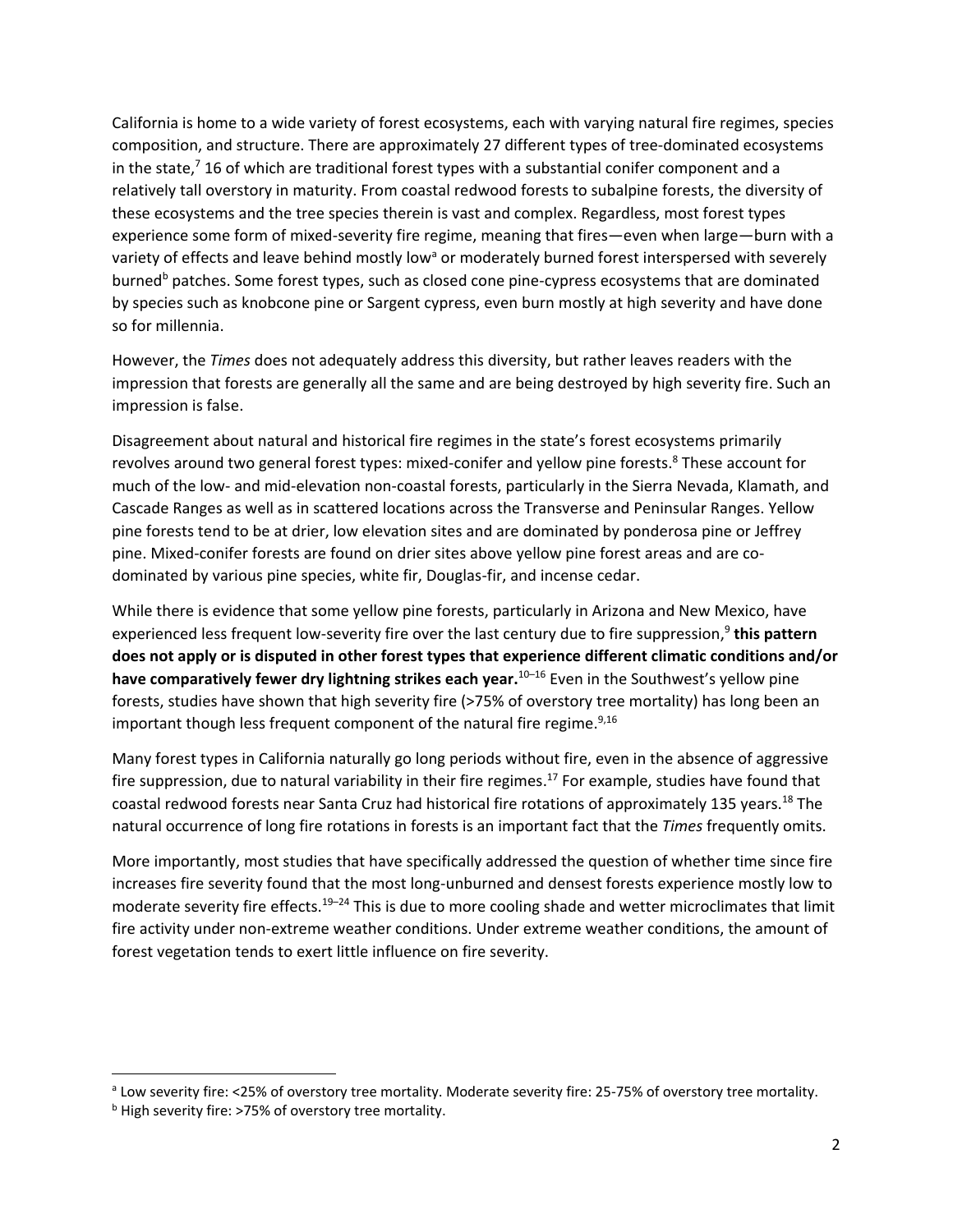## **Issue #2: Large wildfires are often deemed to be catastrophic by their size alone, unique to the modern era, and ecologically destructive.**

Several articles published during the 2020 California wildfire season implied that large fires are inherently ecologically destructive.<sup>25-27</sup> This is a common theme in many media articles about wildfire, one usually accompanied by the notion that large fires are an exclusively modern phenomenon. However, these stories omit important context about large wildfires and fire history.

In native shrubland ecosystems, large wildfires have long been recognized as historically and ecologically normal events.<sup>28</sup>–<sup>31</sup> **In various western forest ecosystems, several large (up to 3 million acres) wildfires were documented in the 1800s and early 1900s or have been identified and reconstructed from historical data sources by contemporary researchers.**<sup>32</sup>–<sup>36</sup> Whether or not large wildfires driven by extreme weather conditions are unusual or unprecedented largely depends on the historical baseline used to make such a determination. Many studies have examined fire size and severity trends using midto late-20<sup>th</sup> century baselines. The widely used Fire Resource and Assessment Program (FRAP) database is considered accurate for larger fires during the period of 1950-present, $37$  with fewer and less reliable fire occurrence entries dating back to the late 1800s. Various researchers have noted the issues with using ambiguous baselines and limited data sources in elucidating wildfire trends.<sup>13,38,39</sup>

Another aspect of modern wildfires that is rarely if ever discussed in stories published by the *Times* is **the influence of backfiring or burnout operations on fire size**. Such activities are known to increase fire size substantially in some cases.<sup>40</sup> For example, approximately 20% of the 132,000-acre Soberanes Fire footprint in 2016 was burned during a massive backfiring operation two months after the fire started.<sup>41</sup> This operation was started after a month of fire front inactivity, indicating that it unnecessarily burned a large area that likely would not have burned without the operation. The 2007 Zaca Fire also saw massive backfiring operations that burned "tens of thousands of acres" ahead of the fire in Santa Barbara and Ventura counties.<sup>42</sup>

Moreover, **there is an immense amount of research demonstrating that large wildfires in mixedconifer, yellow pine, and other forest types in California and elsewhere in the western U.S. occur as mixed-severity fire that creates landscape spatial heterogeneity.**10,12,13,15–17,34,43 It should also be noted that contemporary large wildfires in California's mixed-conifer and yellow pine forests (as well as other forest types) burn mostly at low to moderate severity.<sup>44,45</sup> Furthermore, researchers have found that the amount of high severity fire or the size of high severity patches within burned forests has not been increasing over the last several decades.<sup>36,46</sup>

Consider that about 83% of the 427,000 acres covered by the Ranch Fire and about 89% of the 153,000 acres covered by the Camp Fire in 2018 burned at low to moderate severity. <sup>45</sup> Other notable large wildfires that occurred primarily in forested areas such as the 2018 Ferguson Fire, 2015 Rough Fire, and 2013 Rim Fire experienced high severity fire effects across less than 20% of the total burned area.<sup>45</sup> Early analysis of fire severity based on soil conditions across the area burned during the August Complex Fire—the largest complex in 2020—indicate that less than 9% of the more than one million acres encompassed in the fire perimeter burned at high severity.<sup>47,48</sup> Likewise, early analysis of the 2020 Creek Fire in the Sierra Nevada indicates that only 12% of the area burned at high severity based on soil conditions.49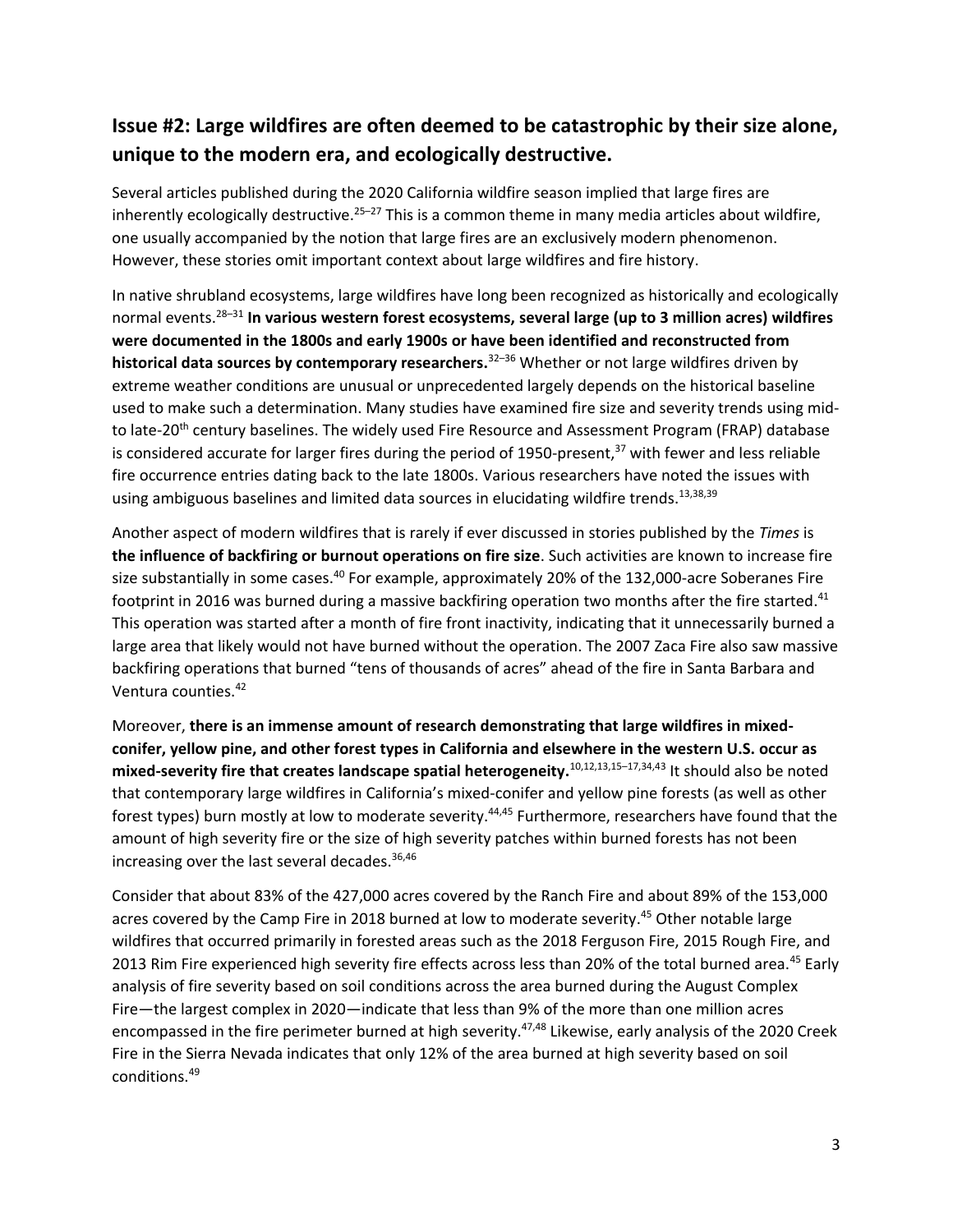Unfortunately, articles in the *Times* typically fail to mention these patterns of mixed-severity fire, an important part of forest ecology.

Numerous studies have also demonstrated the benefit of large mixed severity fires in various forest ecosystems on a wide array of species<sup>14,34</sup> due to the creation of complex early successional forest habitat with important biological legacies.<sup>50,51,22,52–54</sup> Bird diversity has been found to increase following large mixed-severity fires.<sup>55-57</sup> Patches of high severity fire in mixed-conifer forests can increase the abundance of various native bat species,<sup>58,59</sup> and native bee diversity has been shown to increase with increasing fire severity in this forest type.<sup>60</sup> Additionally, even large high severity patches where extensive tree mortality occurs have been found to have abundant natural conifer regeneration.<sup>17,61-66</sup> The heterogeneous pattern of natural conifer regeneration following such wildfires can confer resilience to future disturbances such as bark beetle outbreaks.<sup>67,68</sup>

Additionally, some stories published by the *Times* have also indicated that large wildfires in California are massive sources of greenhouse gas emissions that exacerbate climate change.<sup>69</sup> However, recent research has found that carbon emissions from large wildfires has long been overestimated due to inaccurate modelling assumptions. One 2019 study demonstrated that conventional, flawed models widely used by government agencies for carbon budgeting tend to overestimate emissions from California forest fires by 81-103% compared to observation-based estimates.<sup>70</sup> Moreover, the ability for land managers to reduce future carbon emissions from wildfire through vegetation management (see more about issues with the portrayal of vegetation removal activities below) has been shown to be highly limited.<sup>71</sup> In fact, logging activities have been found to be a much greater source of carbon emissions in Pacific states.<sup>72,73</sup>

## **Issue #3: Dead trees are presumed to play a significant role in fueling large wildfires.**

A recent article published by the *Times* suggested that millions of dead trees in the Sierra Nevada could "fuel unprecedented firestorms" and directly tied the presence of dead trees to the 2020 Creek Fire. $^{27}$ The article only quoted four people, three of which work for or are affiliated with the U.S. Forest Service and another who leads an organization dedicated to prescribed fire advocacy. All of these individuals appear to support the notion that dead trees increase fire risk in mixed-conifer and yellow pine forests, despite numerous studies that have shown that **the presence of dead trees—principally in large numbers as seen in the Sierra Nevada following the 2012-2016 drought—does not increase the risk of fire occurring,**<sup>74</sup> **the extent of area burned,**<sup>75</sup> **or the risk of high severity fire.**<sup>76</sup>–<sup>82</sup> In fact some studies have shown that significant tree mortality can reduce subsequent fire severity.<sup>81,82</sup> Several studies have found that fire severity is driven primarily by daily fire weather or topography in areas with widespread tree mortality.<sup>77,82–84</sup>

The recent *Times* story mentioned above does not include any discussion about this preponderance of evidence contradicting the notion that dead trees are a primary cause of wildfire risk and/or severity, nor did the reporter include any quotes from other scientists who specialize in tree mortality-wildfire interactions. Moreover, the story's implication that the 2020 Creek Fire—which was still burning at the time the article was written—was driven by the presence of dead trees is problematic considering that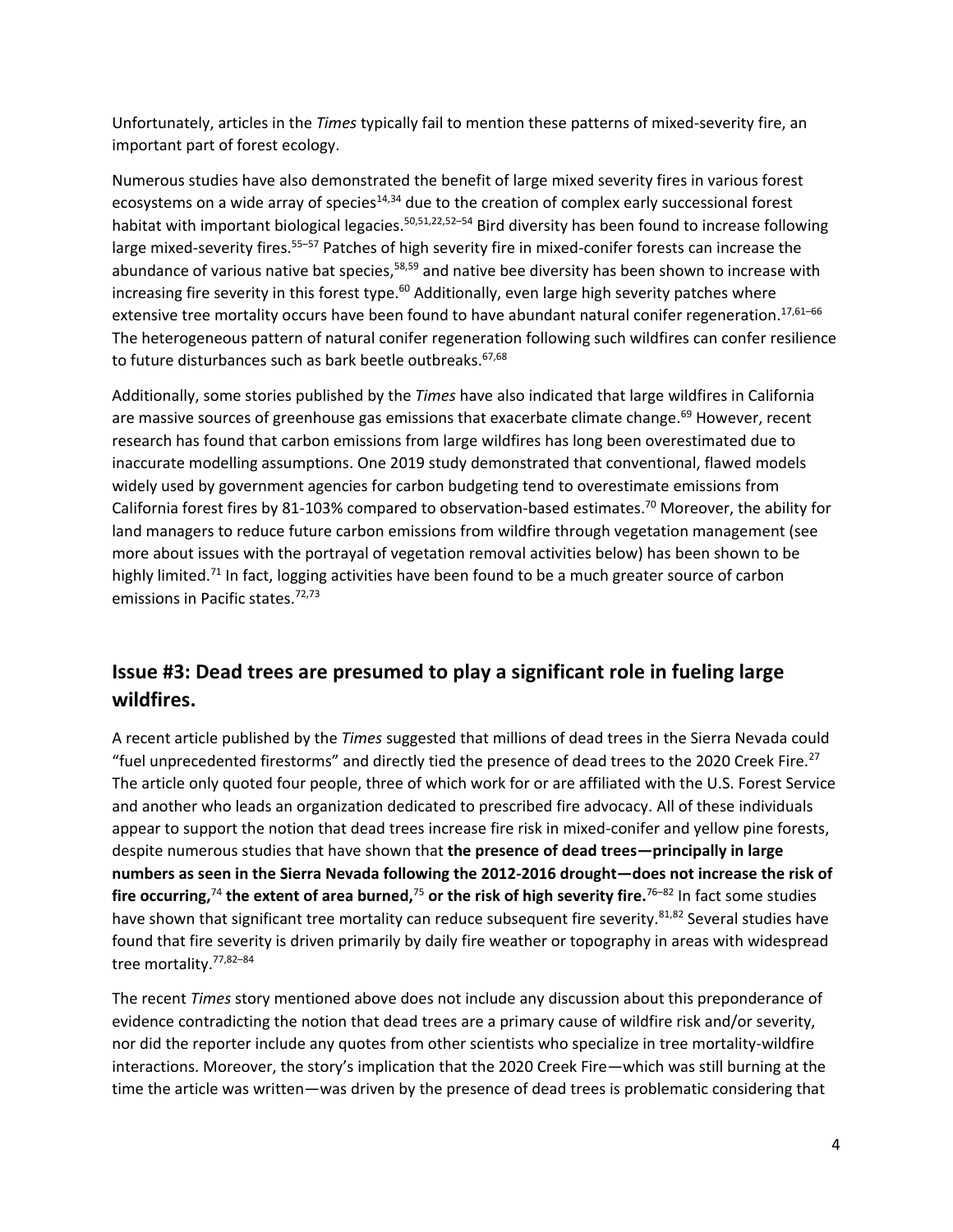no research had yet been conducted on this particular fire and the factors that influenced its spread and behavior. Other variables such as daily fire weather and topography may have been more important in explaining fire severity and rate of spread, but this has not yet been determined or included in any published research. The story also omits important details about large areas that burned during the first days of the fire (when its greatest rate of spread was observed) that had previously been salvage logged following fires years earlier. These areas dominated by invasive grasses and logging slash may have significantly influenced the fire, though again, no research has yet been published. The end result is that the reader may be left with the perception that dead trees were the primary factor influencing the 2020 Creek Fire, despite a lack of supporting evidence and a substantial number of published studies contradicting this assumption.

It should be noted that at least one older story focused on tree mortality in the Sierra Nevada published by the *Times* in 2017 mentioned the debate surrounding the influence of dead trees on subsequent wildfires.<sup>85</sup> However, that discussion only accounted for approximately 6% of the article (by word count), and it did not adequately convey the paucity of evidence for dead trees exacerbating wildfire risk in western forests. As with many recent stories, the piece included quotes mostly from federal land agency employees or affiliated scientists rather than independent or academic researchers with varying viewpoints about proposed management activities aimed at mitigating tree mortality and/or wildfire.

Furthermore, stories that implicate dead trees and logs for fire size and/or behavior<sup>4,27</sup> omit important information about the ecological importance of these biological structures in forest ecosystems. Standing dead trees (i.e. "snags") provide vital habitat for a wide variety of birds and mammals, <sup>86–89</sup> including iconic or endangered species such as California condors.<sup>90</sup> After falling and becoming logs and other coarse woody debris, dead trees create complex habitat for small mammals, reptiles, amphibians (e.g. various salamander species), insects, fungi, and slime molds that are important for overall ecosystem health.86,87,89,91–<sup>93</sup> As stories published by the *Times* generally portray snags and downed wood as hazardous fuels without discussion of their ecological importance, the reader is likely left with a negative view of such biological structures. This will likely influence how the general public or policymakers respond to an expected increase in calls for post-fire salvage logging across areas burned during the 2020 wildfire season despite the many scientific studies showing negative ecological impacts of such activities.<sup>94-98</sup>

# **Issue #4: Fuel reduction is portrayed as a primary and effective method of wildfire mitigation without discussion of the ecological impacts of such activities or their efficacy under extreme weather conditions.**

Many stories about wildfire in California published by the *Times* contain statements supporting the use of vegetation removal (i.e. fuel reduction) in various ecosystems—particularly forests, though often these statements are vague and only reference wildland vegetation in general—to reduce future wildfire risk.4,27 Such stories **rarely include discussion of the scientific debate regarding vegetation removal as wildfire risk reduction** nor do they include quotes by experts that do not have affiliations with land management agencies such as the U.S. Forest Service and/or varying viewpoints on the utility of vegetation removal. However, one exception to this was a 2019 story about the low efficacy of fuel breaks under extreme weather conditions.<sup>99</sup>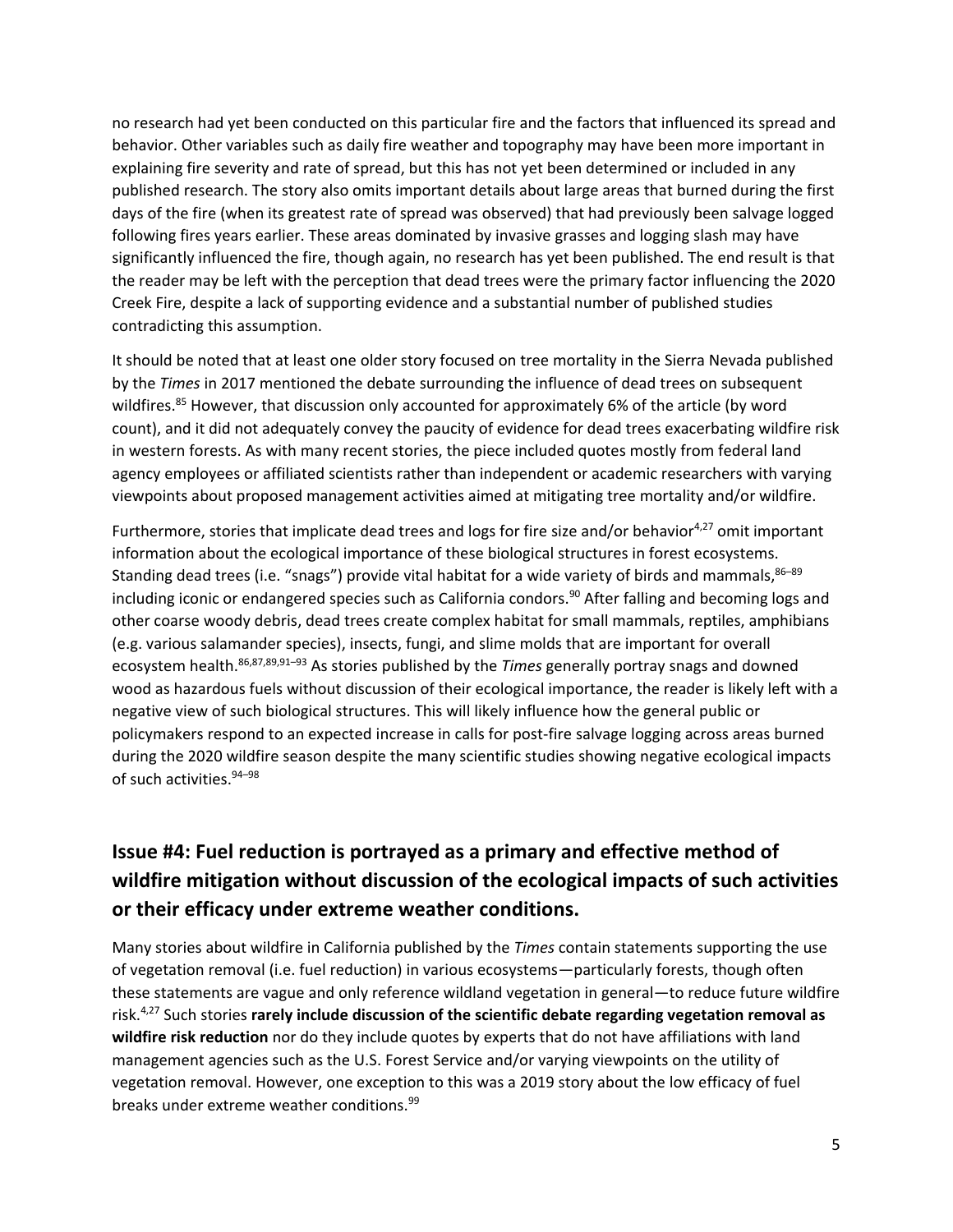In native shrublands such as California chaparral, the amount or age of native vegetation has consistently been found to have minimal influence on wildfire extent or behavior under extreme weather conditions.<sup>30,31,100-102</sup> Fuel breaks located in this ecosystem have also been found to be relatively ineffective in slowing or stopping wildfire spread, especially under adverse weather conditions.<sup>103</sup> More generally, areas where vegetation has been removed or manipulated as wildfire mitigation have been shown to have a very low probability of encountering a wildfire during the period when land managers consider them to be effective.<sup>104,105</sup>

Examination of charcoal deposits in the Sierra Nevada have also demonstrated that the impact of Indigenous use of fire in forests on fire extent was localized and generally overridden by climatic factors at the regional scale,<sup>106</sup> indicating that human alteration of fire extent under fire-conducive climate conditions has long been limited.

In many forest types, including mixed-conifer and yellow pine forests, there is debate about the effectiveness of pre-fire vegetation removal as a wildfire mitigation technique. Many studies have found that the amount of vegetation or tree density only weakly affects wildfire extent and severity compared to climate, daily fire weather, and topography, especially under extreme weather conditions.19,21,22,24,84,107–<sup>109</sup> In fact, the largest study to date on the relative amount of high severity fire in unmanaged (e.g. federal Wilderness areas) mixed-conifer and yellow pine forests that are considered to have high levels of biomass and managed forests (e.g. private timberlands) found that unmanaged or protected areas tended to burn at lower severity over the last three decades in the western U.S.<sup>39</sup>

Regardless of ecosystem type or even the efficacy of vegetation removal in mitigating wildfire, there are **well-documented negative ecological impacts associated with these activities that likely outweigh any benefit they may provide during a future wildfire**. For example, mastication of native shrubs to create fuel breaks has been shown to negatively impact numerous native plant species while often promoting non-native plant establishment that can alter wildfire patterns in dangerous ways.<sup>110,111</sup>

Similarly, ecologists have warned against the use of prescribed fire in native shrublands like chaparral native habitats that are already suffering from overly frequent human-caused fire in areas such as central and southern California—as it can decrease native plant diversity and abundance and promote the spread of highly flammable non-native plants, especially if conducted outside of the normal fire season.<sup>31,112-115</sup> In fact, the National Park Service specifically does not use prescribed fire in the chaparral-dominated Santa Monica Mountains National Recreation Area in Los Angeles County.<sup>116</sup> The *Times* has been at the forefront in describing the risk of high fire frequency in chaparral and the impact of non-native grasses, but these important details are still often omitted or only briefly mentioned in stories on prescribed fire.

In various forest types, tree removal (i.e. thinning/logging) can increase erosion and cause soil damage and prescribed fire can promote flammable non-native plant (e.g. cheatgrass) spread.<sup>117,118</sup> Across forest, woodland, and shrubland habitats in general, fuel breaks can have over 200% higher non-native plant abundance than on adjacent undisturbed areas.<sup>119</sup> These areas can act as conduits for invasive plant spread into wildland areas dominated by native plants, <sup>120</sup> which can have major negative impacts on fire regimes in a wide variety of ecosystems<sup>120–122</sup> as well as wildfire risk to wildland-urban interface communities. Moreover, logging activity can actually lead to increased fire severity in western forests.39,108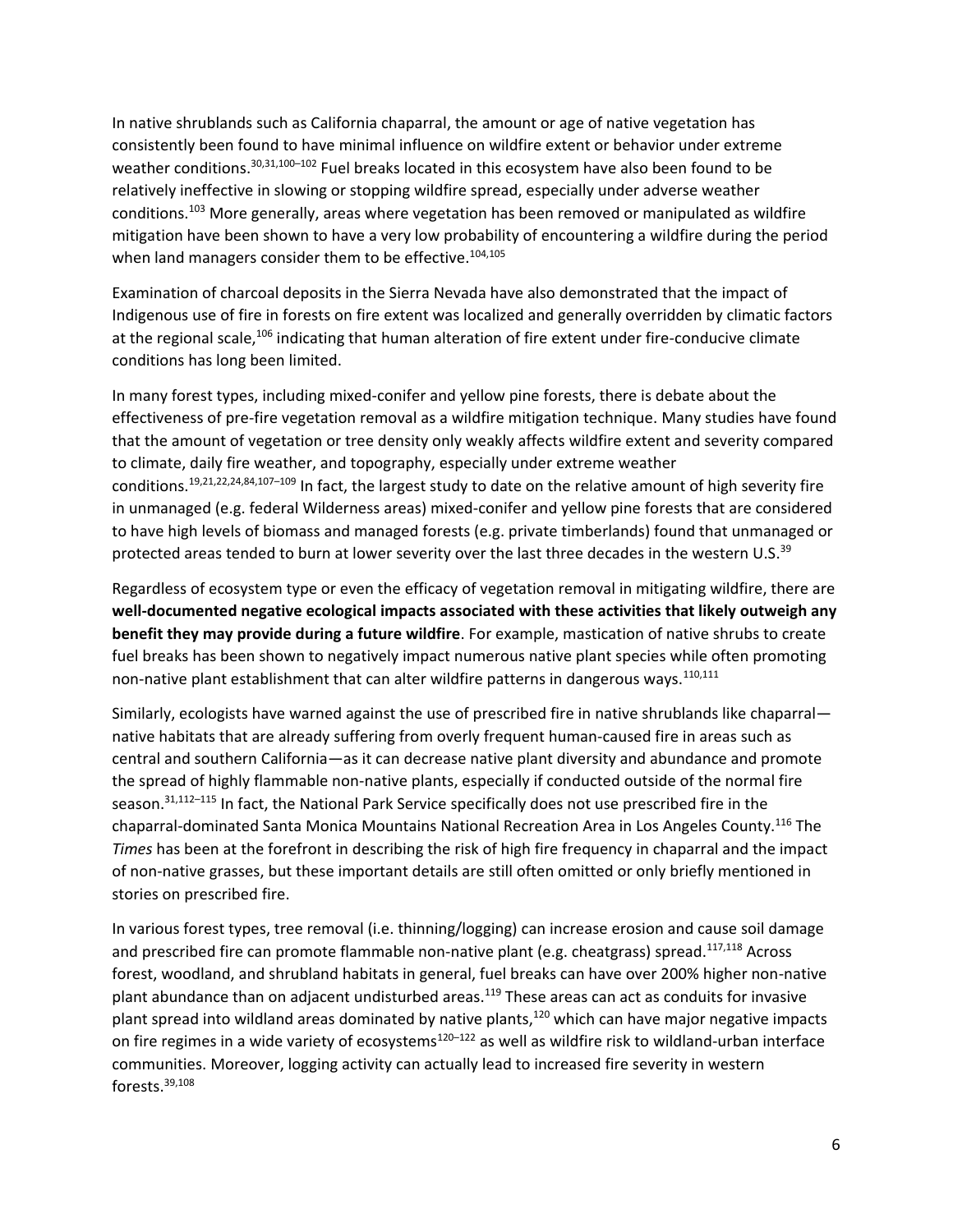#### **Considerations for Future Coverage of Wildfire Issues in California**

As the *Times* continues to serve as a major news outlet in the state, we urge you to ensure that stories about wildfire and proposed mitigation strategies are comprehensive and reflect the current breadth of the scientific literature on these topics. It is vital that diverse viewpoints are captured in future stories so that readers have a better understanding of the complexities of fire and ecology in California and elsewhere in the U.S. The pool of experts that serve as sources for *Times* stories should be expanded to include more non-governmental scientists and independent researchers as well as conservation organizations that are often working at the intersection of wildfire management and ecosystem protection—all of which are represented in this letter's signatory list.

The purpose of this letter is not to request that the *Times* or its journalists agree with any specific research, practices, or concepts, but rather to encourage more holistic coverage of wildfire-related issues. We understand that in this age of short news cycles and media competition the amount of time and space for any story is limited. However, the *Times*' readers—including members of the general public as well as policymakers—are best served when they are presented with greater context for issues that impact ecosystem health, public lands, and human safety.

Sincerely,

**Bryant Baker, MS** Conservation Director Los Padres ForestWatch Research Associate California Chaparral Institute [bryant@lpfw.org](mailto:bryant@lpfw.org)

**Richard Halsey, MS** Director California Chaparral Institute [rwh@californiachaparralinstitute.org](mailto:rwh@californiachaparralinstitute.org)

**Chad Hanson, PhD** Forest Ecologist John Muir Project of Earth Island Institute [cthanson1@gmail.com](mailto:cthanson1@gmail.com)

**William L. Baker, PhD** Emeritus Professor Program in Ecology University of Wyoming, Laramie **Dominick DellaSala, PhD** Chief Scientist Wild Heritage [dominick@wild-heritage.org](mailto:dominick@wild-heritage.org)

**Monica Bond, PhD** Principal Scientist Wild Nature Institute [monica@wildnatureinstitute.org](mailto:monica@wildnatureinstitute.org)

**George Wuerthner, MS** Ecologist and Author *Yellowstone and the Fires of Change Wildfire: A Century of Failed Forest Policy* Public Lands Media [gwuerthner@gmail.com](mailto:gwuerthner@gmail.com)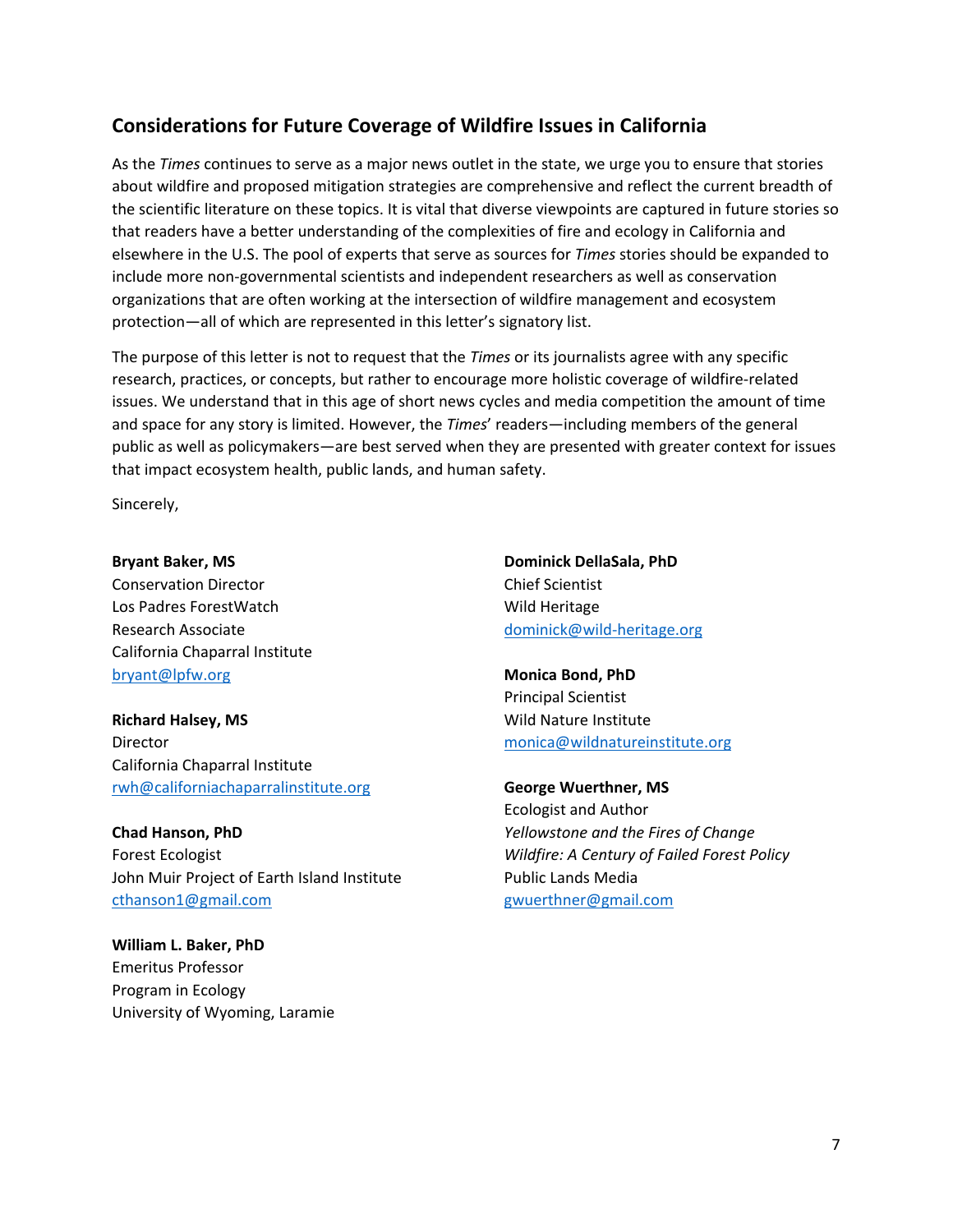#### **References**

- 1. Boxall, B. (2020, December 23). Billions of dollars spent on fighting California wildfires, but little on prevention. *Los Angeles Times*. https://www.latimes.com/environment/story/2020-12- 23/billions-spent-fighting-california-wildfires-little-on-prevention
- 2. Boxall, B. (2020, November 16). Hundreds of towering giant sequoias killed by the Castle fire—A stunning loss. *Los Angeles Times*. https://www.latimes.com/environment/story/2020-11- 16/sierra-nevada-giant-sequoias-killed-castle-fire
- 3. Phillips, A. (n.d.). As wildfires explode in the West, Forest Service can't afford prevention efforts. *Los Angeles Times*. https://www.latimes.com/politics/story/2020-10-21/amid-worsening-wildfiresthe-forest-service-is-short-of-funds-and-delaying-fire-prevention-work
- 4. Serna, J. (2020, December 21). Changes caused by worsening wildfires in California forests will last centuries. *Los Angeles Times*. https://www.latimes.com/california/story/2020-12-21/worstcalifornia-wildfire-season-has-altered-forests-for-centuries-to-come
- 5. Skelton, G. (2020, September 21). Column: To study wildfire prevention, Berkeley experts are looking to Baja. Newsom should too. *Los Angeles Times*. https://www.latimes.com/california/story/2020-09-21/wildfires-climate-change-forestmanagement-column
- 6. Skelton, G. (2020, August 31). Column: In this year's atypical California fire season, politicians find the blame game won't work. *Los Angeles Times*. https://www.latimes.com/california/story/2020- 08-31/george-skelton-fire-season-blame
- 7. California Department of Fish and Wildlife. (n.d.). *Wildlife Habitats—California Wildlife Habitat Relationships System*. Retrieved December 29, 2020, from https://wildlife.ca.gov/Data/CWHR/Wildlife-Habitats
- 8. Odion, D. C., Hanson, C. T., Baker, W. L., DellaSala, D. A., & Williams, M. A. (2016). Areas of Agreement and Disagreement Regarding Ponderosa Pine and Mixed Conifer Forest Fire Regimes: A Dialogue with Stevens et al. *PLoS ONE*, *11*(5), e0154579. https://doi.org/10.1371/journal.pone.0154579
- 9. Baker, W. L. (2017). Restoring and managing low-severity fire in dry-forest landscapes of the western USA. *PLoS ONE*, *12*(2), e0172288. https://doi.org/10.1371/journal.pone.0172288
- 10. Williams, M. A., & Baker, W. L. (2012). Spatially extensive reconstructions show variable-severity fire and heterogeneous structure in historical western United States dry forests: Historical landscape reconstructions show heterogeneity. *Global Ecology and Biogeography*, *21*(10), 1042–1052. https://doi.org/10.1111/j.1466-8238.2011.00750.x
- 11. Williams, M. A., & Baker, W. L. (2014). High-severity fire corroborated in historical dry forests of the western United States: Response to Fulé *et al*. *Global Ecology and Biogeography*, *23*(7), 831– 835. https://doi.org/10.1111/geb.12152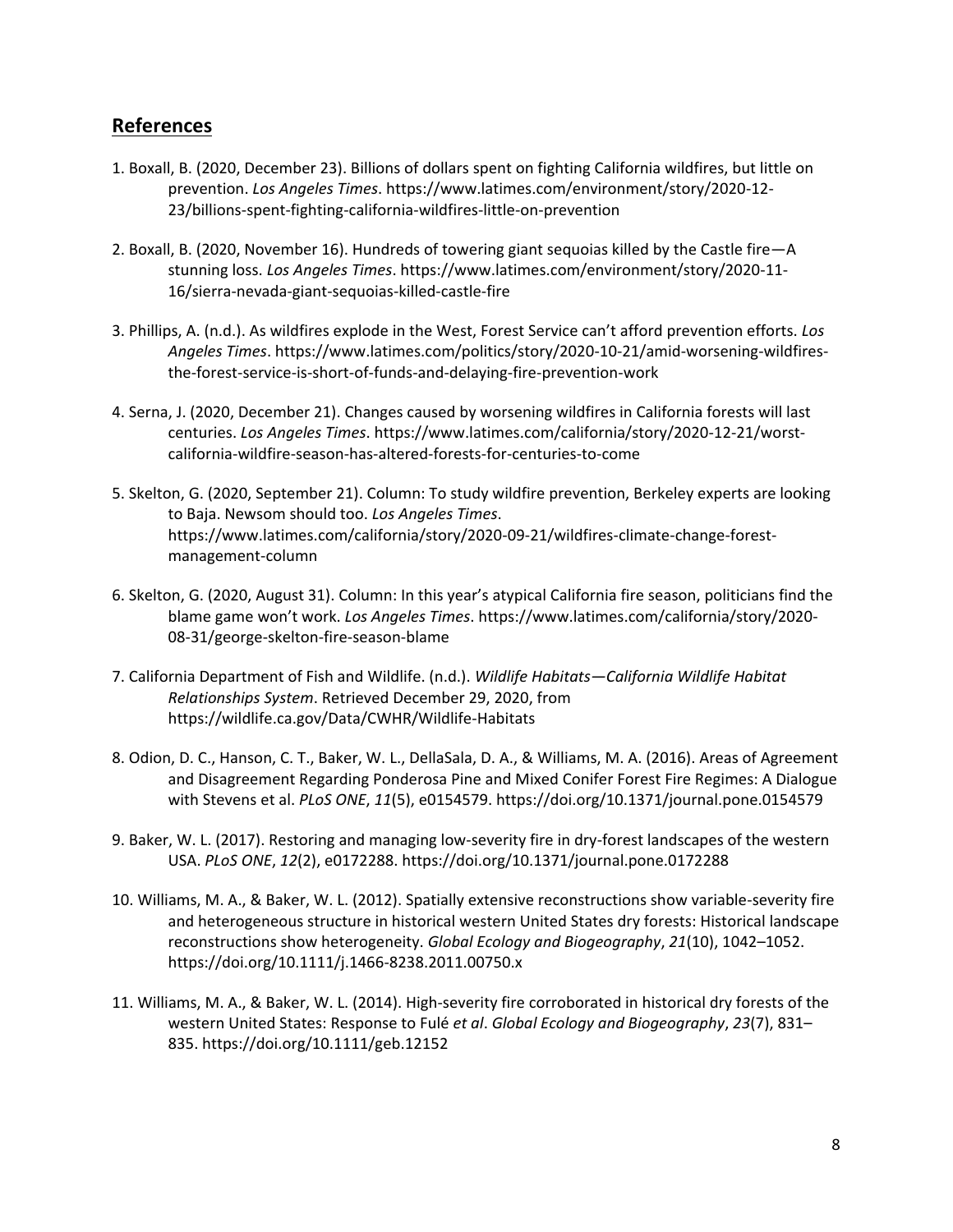- 12. Baker, W. L. (2014). Historical forest structure and fire in Sierran mixed-conifer forests reconstructed from General Land Office survey data. *Ecosphere*, *5*(7), 79. https://doi.org/10.1890/ES14- 00046.1
- 13. Odion, D. C., Hanson, C. T., Arsenault, A., Baker, W. L., DellaSala, D. A., Hutto, R. L., Klenner, W., Moritz, M. A., Sherriff, R. L., Veblen, T. T., & Williams, M. A. (2014). Examining Historical and Current Mixed-Severity Fire Regimes in Ponderosa Pine and Mixed-Conifer Forests of Western North America. *PLoS ONE*, *9*(2), e87852. https://doi.org/10.1371/journal.pone.0087852
- 14. Hutto, R. L., Keane, R. E., Sherriff, R. L., Rota, C. T., Eby, L. A., & Saab, V. A. (2016). Toward a more ecologically informed view of severe forest fires. *Ecosphere*, *7*(2). https://doi.org/10.1002/ecs2.1255
- 15. Baker, W. L., & Hanson, C. T. (2017). Improving the use of early timber inventories in reconstructing historical dry forests and fire in the western United States. *Ecosphere*, *8*(9), e01935. https://doi.org/10.1002/ecs2.1935
- 16. Baker, W. L., & Williams, M. A. (2018). Land surveys show regional variability of historical fire regimes and dry forest structure of the western United States. *Ecological Applications*, *28*(2), 284–290. https://doi.org/10.1002/eap.1688
- 17. Halofsky, J. E., Donato, D. C., Hibbs, D. E., Campbell, J. L., Cannon, M. D., Fontaine, J. B., Thompson, J. R., Anthony, R. G., Bormann, B. T., Kayes, L. J., Law, B. E., Peterson, D. L., & Spies, T. A. (2011). Mixed-severity fire regimes: Lessons and hypotheses from the Klamath-Siskiyou Ecoregion. *Ecosphere*, *2*(4), 40. https://doi.org/10.1890/ES10-00184.1
- 18. Greenlee, J. M., & Langenheim, J. H. (1990). Historic Fire Regimes and Their Relation to Vegetation Patterns in the Monterey Bay Area of California. *American Midland Naturalist*, *124*(2), 239–253. https://doi.org/10.2307/2426173
- 19. Odion, D. C., Frost, E. J., Strittholt, J. R., Jiang, H., Dellasala, D. A., & Moritz, M. A. (2004). Patterns of Fire Severity and Forest Conditions in the Western Klamath Mountains, California. *Conservation Biology*, *18*(4), 927–936. https://doi.org/10.1111/j.1523-1739.2004.00493.x
- 20. Odion, D. C., & Hanson, C. T. (2006). Fire Severity in Conifer Forests of the Sierra Nevada, California. *Ecosystems*, *9*(7), 1177–1189. https://doi.org/10.1007/s10021-003-0134-z
- 21. Odion, D. C., & Hanson, C. T. (2008). Fire Severity in the Sierra Nevada Revisited: Conclusions Robust to Further Analysis. *Ecosystems*, *11*(1), 12–15. https://doi.org/10.1007/s10021-007-9113-0
- 22. Odion, D. C., Moritz, M. A., & DellaSala, D. A. (2010). Alternative community states maintained by fire in the Klamath Mountains, USA: Fire and alternative community states. *Journal of Ecology*, *98*(1), 96–105. https://doi.org/10.1111/j.1365-2745.2009.01597.x
- 23. Miller, J. D., Skinner, C. N., Safford, H. D., Knapp, E. E., & Ramirez, C. M. (2012). Trends and causes of severity, size, and number of fires in northwestern California, USA. *Ecological Applications*, *22*(1), 184–203. https://doi.org/10.1890/10-2108.1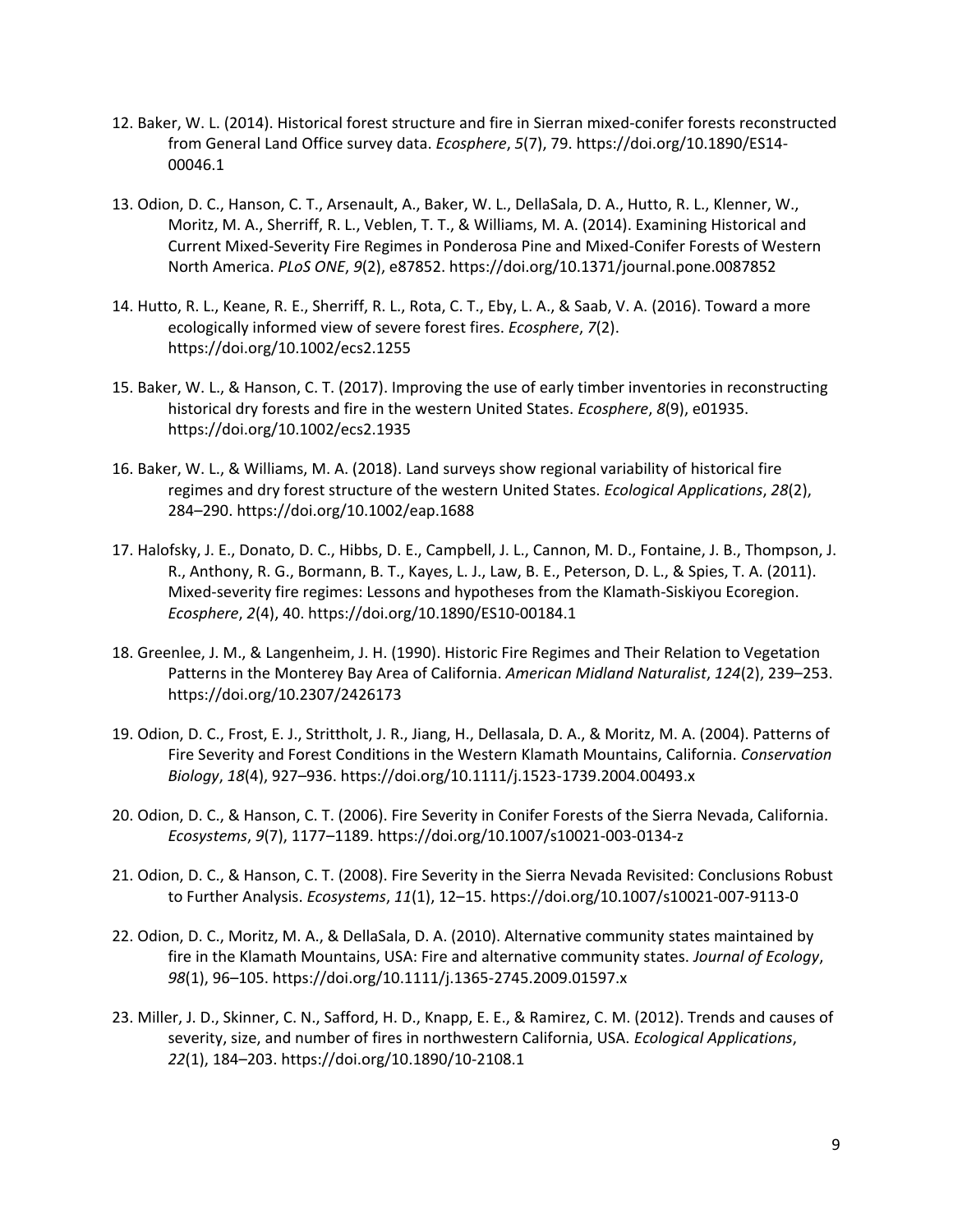- 24. van Wagtendonk, J. W., van Wagtendonk, K. A., & Thode, A. E. (2012). Factors Associated with the Severity of Intersecting Fires in Yosemite National Park, California, USA. *Fire Ecology*, *8*(1), 11– 31. https://doi.org/10.4996/fireecology.0801011
- 25. Lopez, S. (2020, December 16). California's "climate damn emergency" can't be ignored. *Los Angeles Times*. https://www.latimes.com/california/story/2020-12-16/californias-climate-damnemergency-cant-be-ignored
- 26. Krishnakumar, P., & Kannan, S. (2020, September 15). 2020 California fires are the worst ever. Again. *Los Angeles Times*. https://www.latimes.com/projects/california-fires-damage-climate-changeanalysis/
- 27. Boxall, B. (2020, September 13). 150 million dead trees could fuel unprecedented firestorms in the Sierra Nevada. *Los Angeles Times*. https://www.latimes.com/environment/story/2020-09- 13/150-million-dead-trees-wildfires-sierra-nevada
- 28. Mensing, S. A., Michaelsen, J., & Byrne, R. (1999). A 560-Year Record of Santa Ana Fires Reconstructed from Charcoal Deposited in the Santa Barbara Basin, California. *Quaternary Research*, *51*(3), 295–305. https://doi.org/10.1006/qres.1999.2035
- 29. Lombardo, K. J., Swetnam, T. W., Baisan, C. H., & Borchert, M. I. (2009). Using Bigcone Douglas-Fir Fire Scars and Tree Rings to Reconstruct Interior Chaparral Fire History. *Fire Ecology*, *5*(3), 35– 56. https://doi.org/10.4996/fireecology.0503035
- 30. Keeley, J. E., & Zedler, P. H. (2009). Large, high-intensity fire events in southern California shrublands: Debunking the fine-grain age patch model. *Ecological Applications*, *19*(1), 69–94. https://doi.org/10.1890/08-0281.1
- 31. Halsey, R. W., & Syphard, A. D. (2015). High-Severity Fire in Chaparral: Cognitive Dissonance in the Shrublands. In D. A. DellaSala & C. T. Hanson (Eds.), *The Ecological Importance of Mixed-Severity Fires: Nature's Phoenix* (pp. 177–209). Elsevier. https://academic.oup.com/forestscience/article/62/6/710-711/4583977
- 32. Morris, W. G. (1934). Forest Fires in Western Oregon and Western Washington. *Oregon Historical Quarterly*, *35*(4), 313–339.
- 33. Bekker, M. F., & Taylor, A. H. (2010). Fire disturbance, forest structure, and stand dynamics in montane forests of the southern Cascades, Thousand Lakes Wilderness, California, USA. *Écoscience*, *17*(1), 59–72. https://doi.org/10.2980/17-1-3247
- 34. DellaSala, D. A., & Hanson, C. T. (2015). *The Ecological Importance of Mixed-Severity Fires: Nature's Phoenix*. Elsevier.
- 35. National Interagency Fire Center. (n.d.). *Historically Significant Wildland Fires*. Retrieved December 29, 2020, from https://www.nifc.gov/fireInfo/fireInfo\_stats\_histSigFires.html
- 36. DellaSala, D. A., & Hanson, C. T. (2019). Are Wildland Fires Increasing Large Patches of Complex Early Seral Forest Habitat? *Diversity*, *11*, 157. https://doi.org/10.3390/d11090157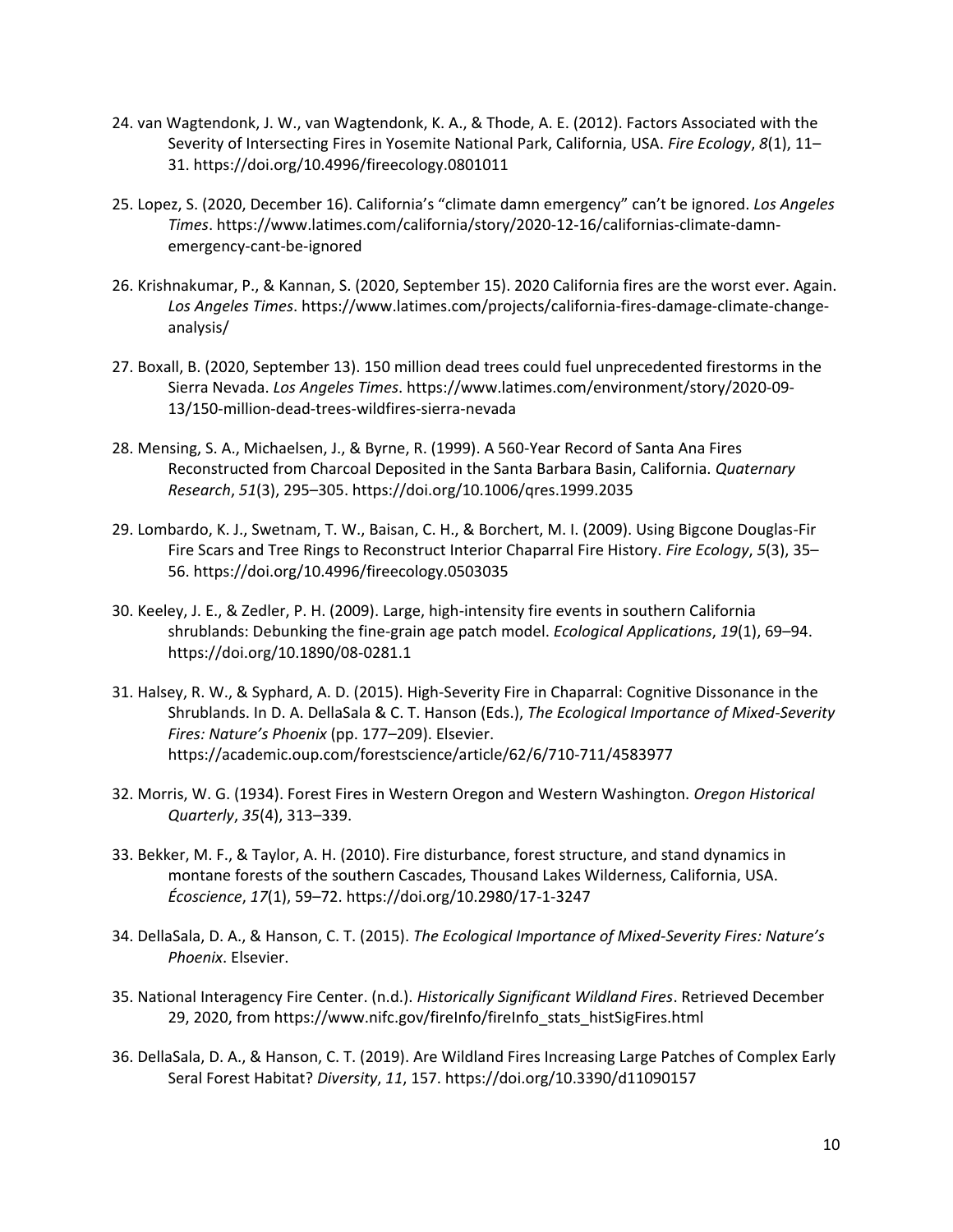- 37. Syphard, A. D., & Keeley, J. E. (2016). Historical reconstructions of California wildfires vary by data source. *International Journal of Wildland Fire*, *25*(12), 1221. https://doi.org/10.1071/WF16050
- 38. Whitlock, C., DellaSala, D. A., Wolf, S., & Hanson, C. T. (2015). Climate Change: Uncertainties, Shifting Baselines, and Fire Management. In *The Ecological Importance of Mixed-Severity Fires* (pp. 265– 289). Elsevier. https://doi.org/10.1016/B978-0-12-802749-3.00009-8
- 39. Bradley, C. M., Hanson, C. T., & DellaSala, D. A. (2016). Does increased forest protection correspond to higher fire severity in frequent‐fire forests of the western United States? *Ecosphere*, *7*(10). https://doi.org/10.1002/ecs2.1492
- 40. Backer, D. M., Jensen, S. E., & McPherson, G. R. (2004). Impacts of Fire-Suppression Activities on Natural Communities. *Conservation Biology*, *18*(4), 937–946. https://doi.org/10.1111/j.1523- 1739.2004.494\_1.x
- 41. Ingalsbee, T., Beasley, M., Cowen, M., & Plummer, D. (2018). *The Sky's the Limit: The Soberanes Fire Suppression Siege of 2016*. Firefighters United for Safety, Ethics, & Ecology.
- 42. Boxall, B., & Cart, J. (2008, July 27). As wildfires get wilder, the costs of fighting them are untamed. *Los Angeles Times*. https://www.latimes.com/local/la-me-wildfires27-2008jul27-story.html
- 43. DellaSala, D. A., Hutto, R. L., Hanson, C. T., Bond, M. L., Ingalsbee, T., Odion, D., & Baker, W. L. (2017). Accommodating Mixed-Severity Fire to Restore and Maintain Ecosystem Integrity with a Focus on the Sierra Nevada of California, USA. *Fire Ecology*, *13*(2), 148–171. https://doi.org/10.4996/fireecology.130248173
- 44. Hanson, C. T., & Odion, D. C. (2014). Is fire severity increasing in the Sierra Nevada, California, USA? *International Journal of Wildland Fire*, *23*(1), 1–8. https://doi.org/10.1071/WF13016
- 45. U.S. Geological Survey Center for Earth Resources Observation and Science, & USDA Forest Service Geospatial Technology and Applications Center. (2020). *Monitoring Trends in Burn Severity*. https://www.mtbs.gov/
- 46. Baker, W. L. (2015). Are High-Severity Fires Burning at Much Higher Rates Recently than Historically in Dry-Forest Landscapes of the Western USA? *PLoS ONE*, *10*(9), e0136147. https://doi.org/10.1371/journal.pone.0136147
- 47. USDA Forest Service. (2020). *August Complex South Burned Area Emergency Response Soil Burn Severity Map*. https://inciweb.nwcg.gov/incident/map/7228/7/109795
- 48. USDA Forest Service. (2020). *August Complex North Burned Area Emergency Response Soil Burn Severity Map*. https://inciweb.nwcg.gov/incident/map/7228/1/110446
- 49. USDA Forest Service. (2020). *Creek Fire Burned Area Emergency Response Soil Burn Severity Map*. https://inciweb.nwcg.gov/incident/map/7221/1/111160
- 50. Swanson, M. E., Franklin, J. F., Beschta, R. L., Crisafulli, C. M., DellaSala, D. A., Hutto, R. L., Lindenmayer, D. B., & Swanson, F. J. (2011). The forgotten stage of forest succession: Early‐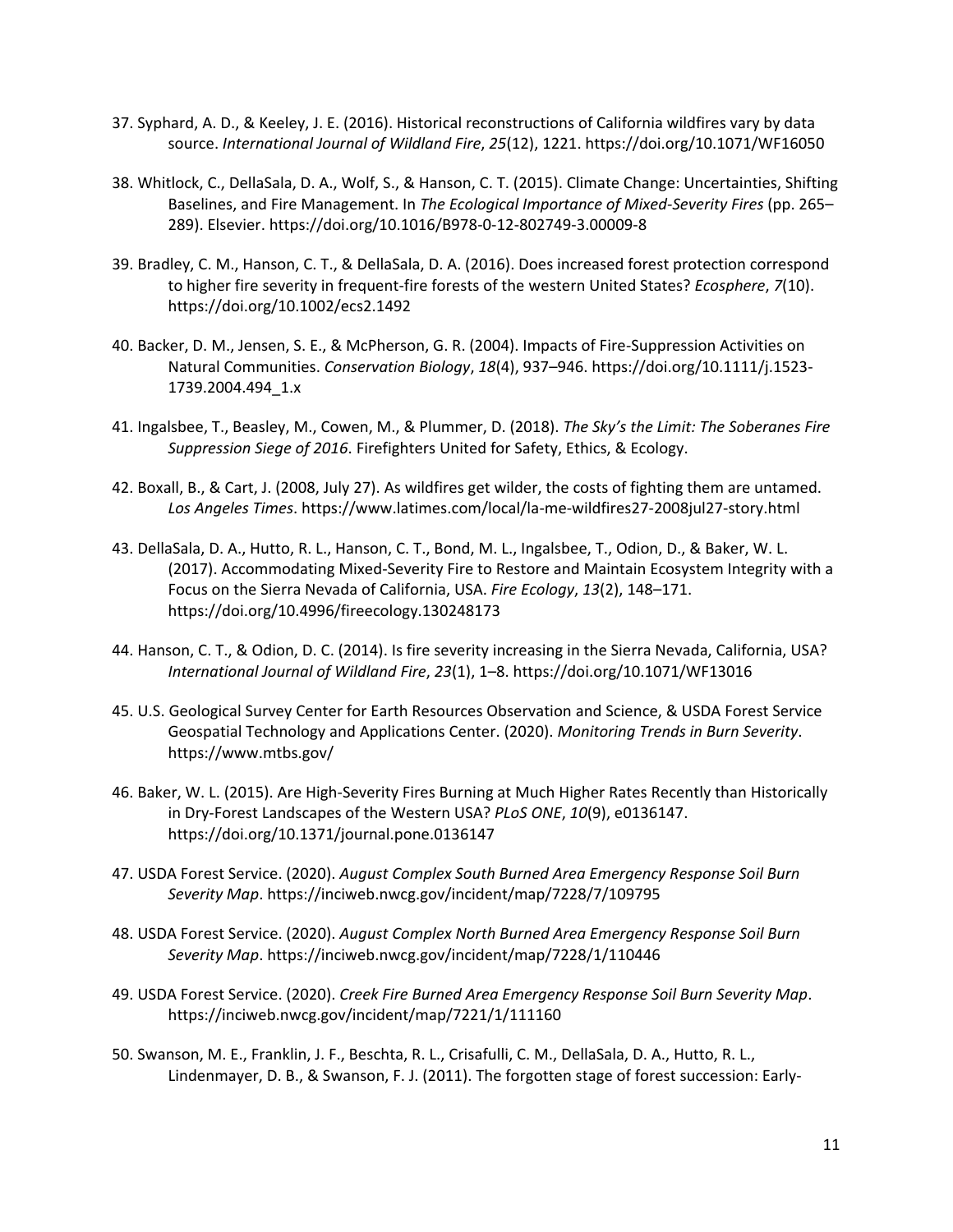successional ecosystems on forest sites. *Frontiers in Ecology and the Environment*, *9*(2), 117– 125. https://doi.org/10.1890/090157

- 51. Donato, D. C., Fontaine, J. B., Robinson, W. D., Kauffman, J. B., & Law, B. E. (2009). Vegetation response to a short interval between high-severity wildfires in a mixed-evergreen forest. *Journal of Ecology*, *97*(1), 142–154. https://doi.org/10.1111/j.1365-2745.2008.01456.x
- 52. Donato, D. C., Campbell, J. L., & Franklin, J. F. (2012). Multiple successional pathways and precocity in forest development: Can some forests be born complex? *Journal of Vegetation Science*, *23*(3), 576–584. https://doi.org/10.1111/j.1654-1103.2011.01362.x
- 53. DellaSala, D. A., Bond, M. L., Hanson, C. T., Hutto, R. L., & Odion, D. C. (2014). Complex Early Seral Forests of the Sierra Nevada: What are They and How Can They Be Managed for Ecological Integrity? *Natural Areas Journal*, *34*(3), 310–324. https://doi.org/10.3375/043.034.0317
- 54. Lee, D. E. (2020). Spotted owls and forest fire: Reply. *Ecosphere*, *11*(12), e03310. https://doi.org/10.1002/ecs2.3310
- 55. Smucker, K. M., Hutto, R. L., & Steele, B. M. (2005). Changes in Bird Abundance After Wildfire: Importance of Fire Severity and Time Since Fire. *Ecological Applications*, *15*(5), 1535–1549. https://doi.org/10.1890/04-1353
- 56. Hutto, R. L. (2008). The Ecological Importance of Severe Wildfires: Some Like It Hot. *Ecological Applications*, *18*(8), 1827–1834. https://doi.org/10.1890/08-0895.1
- 57. Fontaine, J. B., Donato, D. C., Robinson, W. D., Law, B. E., & Kauffman, J. B. (2009). Bird communities following high-severity fire: Response to single and repeat fires in a mixed-evergreen forest, Oregon, USA. *Forest Ecology and Management*, *257*(6), 1496–1504. https://doi.org/10.1016/j.foreco.2008.12.030
- 58. Blakey, R. V., Webb, E. B., Kesler, D. C., Siegel, R. B., Corcoran, D., & Johnson, M. (2019). Bats in a changing landscape: Linking occupancy and traits of a diverse montane bat community to fire regime. *Ecology and Evolution*, *9*(9), 5324–5337. https://doi.org/10.1002/ece3.5121
- 59. Buchalski, M. R., Fontaine, J. B., Heady, P. A., Hayes, J. P., & Frick, W. F. (2013). Bat Response to Differing Fire Severity in Mixed-Conifer Forest California, USA. *PLoS ONE*, *8*(3), e57884. https://doi.org/10.1371/journal.pone.0057884
- 60. Galbraith, S. M., Cane, J. H., Moldenke, A. R., & Rivers, J. W. (2019). Wild bee diversity increases with local fire severity in a fire‐prone landscape. *Ecosphere*, *10*(4), e02668. https://doi.org/10.1002/ecs2.2668
- 61. Donato, D. C. D. C., Fontaine, J. B. F. B., Campbell, J. L. C. L., Robinson, W. D. R. D., Kauffman, J. B. K. B., & Law, B. E. L. E. (2009). Conifer regeneration in stand-replacement portions of a large mixed-severity wildfire in the Klamath–Siskiyou Mountains. *Canadian Journal of Forest Research*. https://doi.org/10.1139/X09-016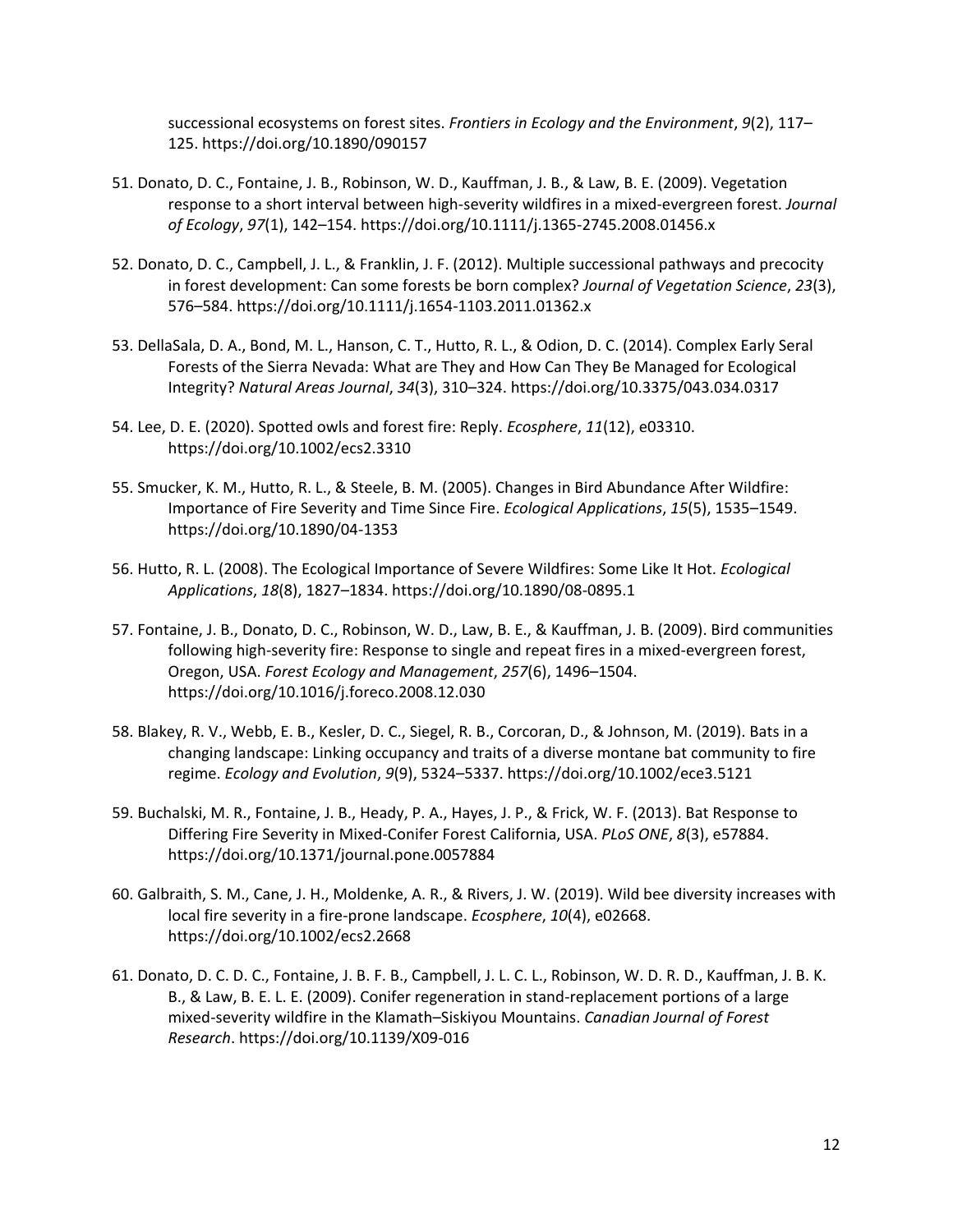- 62. Haire, S. L., & McGarigal, K. (2010). Effects of landscape patterns of fire severity on regenerating ponderosa pine forests (*Pinus ponderosa*) in New Mexico and Arizona, USA. *Landscape Ecology*, *25*(7), 1055–1069. https://doi.org/10.1007/s10980-010-9480-3
- 63. Franklin, J., & Bergman, E. (2011). Patterns of pine regeneration following a large, severe wildfire in the mountains of southern California. *Canadian Journal of Forest Research*, *41*(4), 810–821. https://doi.org/10.1139/x11-024
- 64. Owen, S. M., Sieg, C. H., Sánchez Meador, A. J., Fulé, P. Z., Iniguez, J. M., Baggett, L. S., Fornwalt, P. J., & Battaglia, M. A. (2017). Spatial patterns of ponderosa pine regeneration in high-severity burn patches. *Forest Ecology and Management*, *405*, 134–149. https://doi.org/10.1016/j.foreco.2017.09.005
- 65. Hanson, C. T. (2018). Landscape heterogeneity following high-severity fire in California's forests. *Wildlife Society Bulletin*, *42*(2), 264–271. https://doi.org/10.1002/wsb.871
- 66. Hanson, C. T., & Chi, T. Y. (2021). Impacts of Postfire Management Are Unjustified in Spotted Owl Habitat. *Frontiers in Ecology and Evolution*, *9*, 596282. https://doi.org/10.3389/fevo.2021.596282
- 67. Baker, W. L., & Williams, M. A. (2015). Bet-hedging dry-forest resilience to climate-change threats in the western USA based on historical forest structure. *Frontiers in Ecology and Evolution*, *2*, 88. https://doi.org/10.3389/fevo.2014.00088
- 68. Seidl, R., Donato, D. C., Raffa, K. F., & Turner, M. G. (2016). Spatial variability in tree regeneration after wildfire delays and dampens future bark beetle outbreaks. *Proceedings of the National Academy of Sciences*, *113*(46), 13075–13080. https://doi.org/10.1073/pnas.1615263113
- 69. Barboza, T. (2019, October 8). Wildfires a massive threat to California's progress in cutting greenhouse gases, report says. *Los Angeles Times*. https://www.latimes.com/environment/story/2019-10-08/california-must-triple-its-pace-ofemissions-reduction-or-miss-its-2030-climate-goals
- 70. Stenzel, J. E., Bartowitz, K. J., Hartman, M. D., Lutz, J. A., Kolden, C. A., Smith, A. M. S., Law, B. E., Swanson, M. E., Larson, A. J., Parton, W. J., & Hudiburg, T. W. (2019). Fixing a snag in carbon emissions estimates from wildfires. *Global Change Biology*, *25*(11), 3985–3994. https://doi.org/10.1111/gcb.14716
- 71. Campbell, J. L., Swanson, M. E., & Mitchell, S. R. (2012). Can fuel‐reduction treatments really increase forest carbon storage in the western US by reducing future fire emissions? *Frontiers in Ecology and the Environment*, *10*(2), 83–90. https://doi.org/10.1890/110057
- 72. Harris, N. L., Hagen, S. C., Saatchi, S. S., Pearson, T. R. H., Woodall, C. W., Domke, G. M., Braswell, B. H., Walters, B. F., Brown, S., Salas, W., Fore, A., & Yu, Y. (2016). Attribution of net carbon change by disturbance type across forest lands of the conterminous United States. *Carbon Balance and Management*, *11*(1), 24. https://doi.org/10.1186/s13021-016-0066-5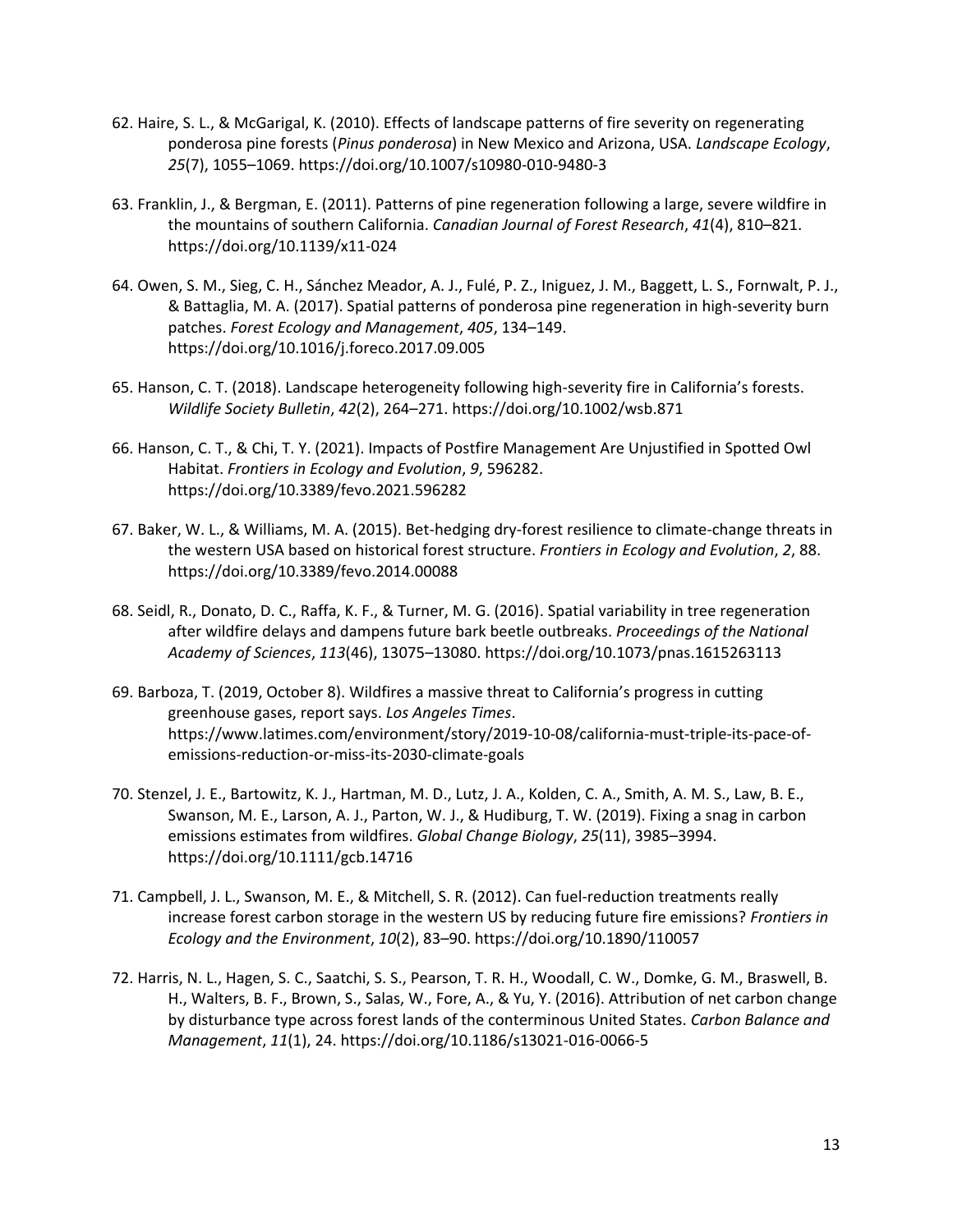- 73. Law, B. E., Hudiburg, T. W., Berner, L. T., Kent, J. J., Buotte, P. C., & Harmon, M. E. (2018). Land use strategies to mitigate climate change in carbon dense temperate forests. *Proceedings of the National Academy of Sciences*, *115*(14), 3663–3668. https://doi.org/10.1073/pnas.1720064115
- 74. Meigs, G. W., Campbell, J. L., Zald, H. S. J., Bailey, J. D., Shaw, D. C., & Kennedy, R. E. (2015). Does wildfire likelihood increase following insect outbreaks in conifer forests? *Ecosphere*, *6*(7), 118. https://doi.org/10.1890/ES15-00037.1
- 75. Hart, S. J., Schoennagel, T., Veblen, T. T., & Chapman, T. B. (2015). Area burned in the western United States is unaffected by recent mountain pine beetle outbreaks. *Proceedings of the National Academy of Sciences*, *112*(14), 4375–4380. https://doi.org/10.1073/pnas.1424037112
- 76. Bond, M. L., Lee, D. E., Bradley, C. M., & Hanson, C. T. (2009). Influence of Pre-Fire Tree Mortality on Fire Severity in Conifer Forests of the San Bernardino Mountains, California. *The Open Forest Science Journal*, *2*(1), 41–47. https://doi.org/10.2174/1874398600902010041
- 77. Harvey, B. J., Donato, D. C., Romme, W. H., & Turner, M. G. (2013). Influence of recent bark beetle outbreak on fire severity and postfire tree regeneration in montane Douglas-fir forests. *Ecology*, *94*(11), 2475–2486. https://doi.org/10.1890/13-0188.1
- 78. Harvey, B. J., Donato, D. C., & Turner, M. G. (2014). Recent mountain pine beetle outbreaks, wildfire severity, and postfire tree regeneration in the US Northern Rockies. *Proceedings of the National Academy of Sciences*, *111*(42), 15120–15125. https://doi.org/10.1073/pnas.1411346111
- 79. Harvey, B. J., Donato, D. C., Romme, W. H., & Turner, M. G. (2014). Fire severity and tree regeneration following bark beetle outbreaks: The role of outbreak stage and burning conditions. *Ecological Applications*, *24*(7), 1608–1625. https://doi.org/10.1890/13-1851.1
- 80. Andrus, R. A., Veblen, T. T., Harvey, B. J., & Hart, S. J. (2016). Fire severity unaffected by spruce beetle outbreak in spruce-fir forests in southwestern Colorado. *Ecological Applications*, *26*(3), 700–711. https://doi.org/10.1890/15-1121
- 81. Meigs, G. W., Zald, H. S. J., Campbell, J. L., Keeton, W. S., & Kennedy, R. E. (2016). Do insect outbreaks reduce the severity of subsequent forest fires? *Environmental Research Letters*, *11*(4), 045008. https://doi.org/10.1088/1748-9326/11/4/045008
- 82. Sieg, C. H., Linn, R. R., Pimont, F., Hoffman, C. M., McMillin, J. D., Winterkamp, J., & Baggett, L. S. (2017). Fires Following Bark Beetles: Factors Controlling Severity and Disturbance Interactions in Ponderosa Pine. *Fire Ecology*, *13*(3), 1–23. https://doi.org/10.4996/fireecology.130300123
- 83. Mietkiewicz, N., & Kulakowski, D. (2016). Relative importance of climate and mountain pine beetle outbreaks on the occurrence of large wildfires in the western USA. *Ecological Applications*, *26*(8), 2525–2537. https://doi.org/10.1002/eap.1400
- 84. Hart, S. J., & Preston, D. L. (2020). Fire weather drives daily area burned and observations of fire behavior in mountain pine beetle affected landscapes. *Environmental Research Letters*, *15*(5), 054007. https://doi.org/10.1088/1748-9326/ab7953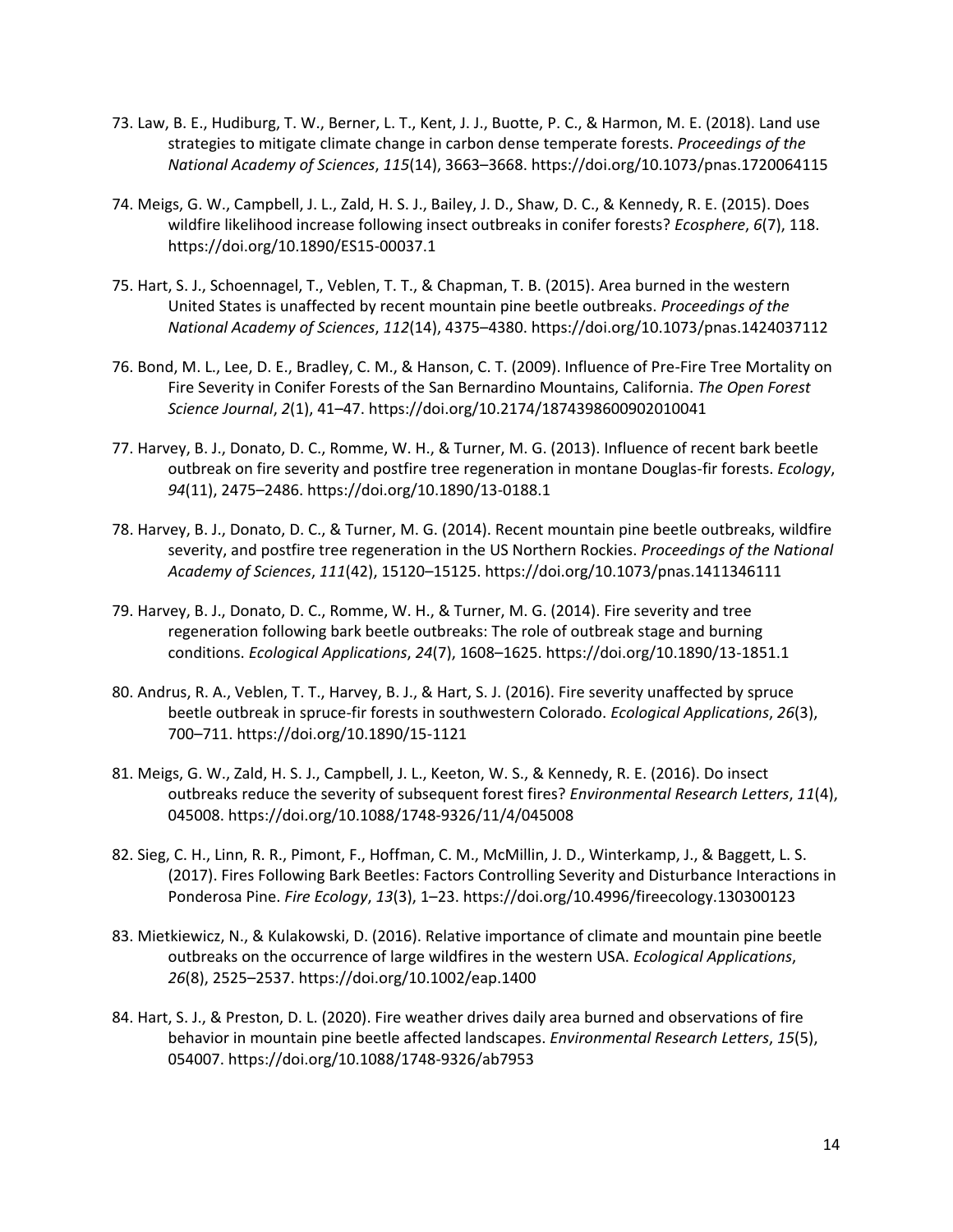- 85. Boxall, B. (2017, January 28). What all those dead trees mean for the Sierra Nevada. *Los Angeles Times*. https://www.latimes.com/local/california/la-me-sierra-dead-trees-20170128-story.html
- 86. Harmon, M. E., Franklin, J. F., Swanson, F. J., Sollins, P., Gregory, S. V., Lattin, J. D., Anderson, N. H., Cline, S. P., Aumen, N. G., Sedell, J. R., Lienkaemper, G. W., Cromack, K., & Cummins, K. W. (1986). Ecology of Coarse Woody Debris in Temperate Ecosystems. In *Advances in Ecological Research* (Vol. 15, pp. 133–302). Elsevier. https://doi.org/10.1016/S0065-2504(03)34002-4
- 87. Bull, E., Torgersen, T., & Parks, C. (1999). Dead and Dying Trees: Essential for Life in the Forest. *PNW Research Station Science Findings*, *20*, 6.
- 88. Hutto, R. L. (2006). Toward Meaningful Snag-Management Guidelines for Postfire Salvage Logging in North American Conifer Forests. *Conservation Biology*, *20*(4), 984–993. https://doi.org/10.1111/j.1523-1739.2006.00494.x
- 89. Thorn, S., Seibold, S., Leverkus, A. B., Michler, T., Müller, J., Noss, R. F., Stork, N., Vogel, S., & Lindenmayer, D. B. (2020). The living dead: Acknowledging life after tree death to stop forest degradation. *Frontiers in Ecology and the Environment*, *18*(9), 505–512. https://doi.org/10.1002/fee.2252
- 90. Koford, C. B. (1953). *The California Condor*. Dover Publications, Inc.
- 91. Franklin, J. F., Shugart, H. H., & Harmon, M. E. (1987). Tree Death as an Ecological Process. *BioScience*, *37*(8), 550–556. https://doi.org/10.2307/1310665
- 92. Carey, A. B., Kershner, J., Biswell, B., & Domínguez de Toledo, L. (1999). Ecological Scale and Forest Development: Squirrels, Dietary Fungi, and Vascular Plants in Managed and Unmanaged Forests. *Wildlife Monographs*, *142*, 3–71.
- 93. Waldien, D. L., Hayes, J. P., & Huso, M. M. P. (2006). Use of Downed Wood by Townsend's Chipmunks (*Tamias townsendii*) in Western Oregon. *Journal of Mammalogy*, *87*(3), 454–460. https://doi.org/10.1644/05-MAMM-A-136R1.1
- 94. Hutto, R. L., & Gallo, S. M. (2006). The Effects of Postfire Salvage Logging on Cavity-Nesting Birds. *The Condor*, *108*(4), 817–831. https://www.jstor.org/stable/4122502
- 95. Saab, V. A., & Russell, R. E. (2007). Nest Densities of Cavity-Nesting Birds in Relation to Postfire Salvage Logging and Time since Wildfire. *The Condor*, *109*(1), 97–108. https://www.jstor.org/stable/4122535
- 96. Hanson, C. T., & North, M. P. (2008). Postfire Woodpecker Foraging in Salvage-Logged and Unlogged Forests of the Sierra Nevada. *The Condor*, *110*(4), 777–782. https://doi.org/10.1525/cond.2008.8611
- 97. Hanson, C. T., Bond, M. L., & Lee, D. E. (2018). Effects of post-fire logging on California spotted owl occupancy. *Nature Conservation*, *24*, 93–105. https://doi.org/10.3897/natureconservation.24.20538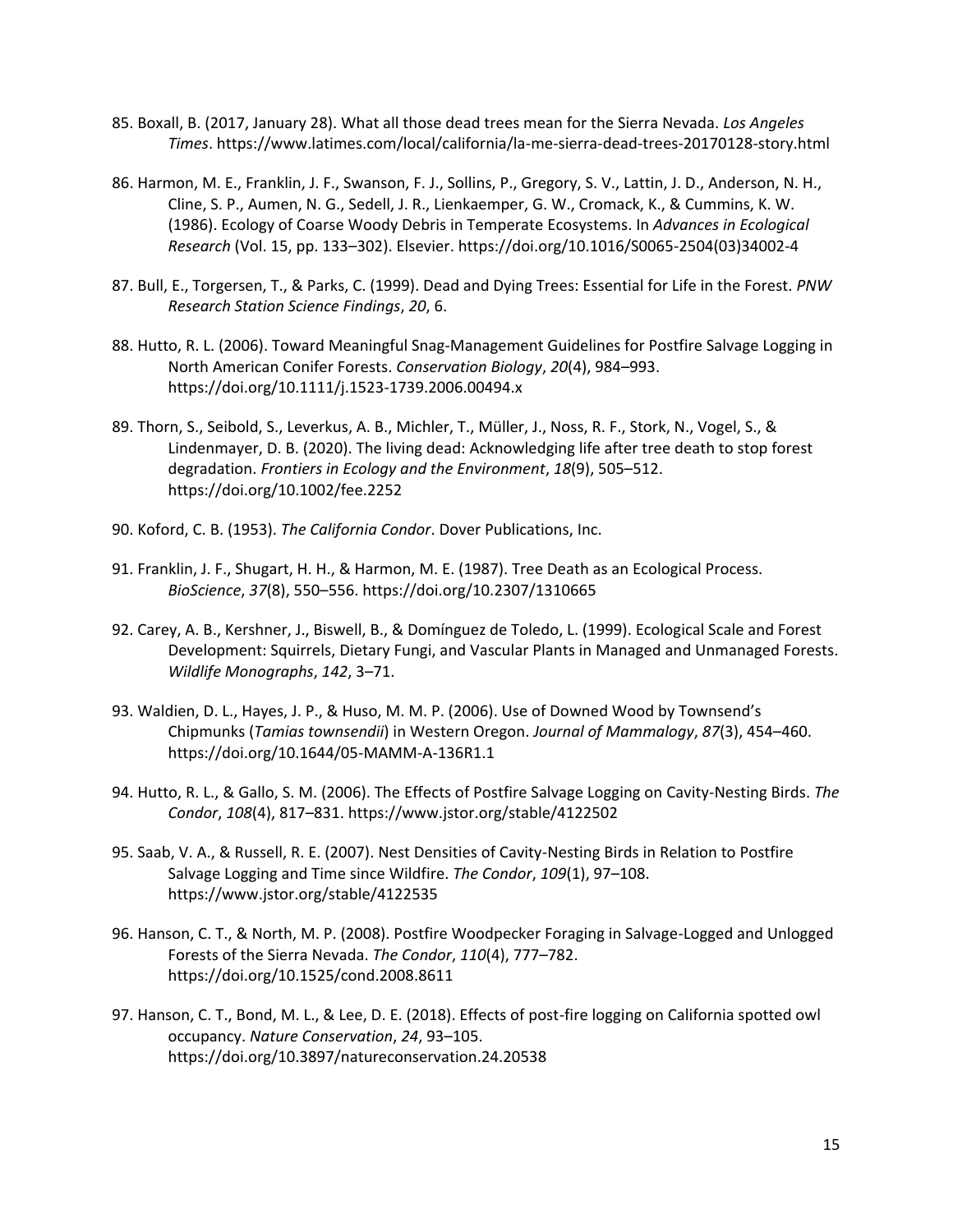- 98. Hutto, R. L., Hutto, R. R., & Hutto, P. L. (2020). Patterns of bird species occurrence in relation to anthropogenic and wildfire disturbance: Management implications. *Forest Ecology and Management*, *461*, 117942. https://doi.org/10.1016/j.foreco.2020.117942
- 99. Boxall, B. (2019, September 11). California is spending \$32 million on a fire prevention strategy that doesn't work in high winds. *Los Angeles Times*. https://www.latimes.com/projects/wildfirecalifornia-fuel-breaks-newsom-paradise/
- 100. Zedler, P. H., & Seiger, L. A. (2000). Age Mosaics and Fire Size in Chaparral: A Simulation Study. *2nd Interface Between Ecology and Land Development in California*, 1–10.
- 101. Moritz, M. A., Keeley, J. E., Johnson, E. A., & Schaffner, A. A. (2004). Testing a basic assumption of shrubland fire management: How important is fuel age? *Frontiers in Ecology and the Environment*, *2*(2), 67–72.
- 102. Halsey, R. W., Keeley, J. E., & Wilson, K. (2009). Fuel Age and Fire Spread: Natural Conditions Versus Opportunities for Fire Suppression. *Fire Management Today*, *69*(2), 22–28.
- 103. Syphard, A. D., Keeley, J. E., & Brennan, T. J. (2011). Comparing the role of fuel breaks across southern California national forests. *Forest Ecology and Management*, *261*(11), 2038–2048. https://doi.org/10.1016/j.foreco.2011.02.030
- 104. Rhodes, J. J., & Baker, W. L. (2008). Fire Probability, Fuel Treatment Effectiveness and Ecological Tradeoffs in Western U.S. Public Forests. *The Open Forest Science Journal*, *1*(1), 1–7. https://doi.org/10.2174/1874398600801010001
- 105. Schoennagel, T., Balch, J. K., Brenkert-Smith, H., Dennison, P. E., Harvey, B. J., Krawchuk, M. A., Mietkiewicz, N., Morgan, P., Moritz, M. A., Rasker, R., Turner, M. G., & Whitlock, C. (2017). Adapt to more wildfire in western North American forests as climate changes. *Proceedings of the National Academy of Sciences*, *114*(18), 4582–4590. https://doi.org/10.1073/pnas.1617464114
- 106. Vachula, R. S., Russell, J. M., & Huang, Y. (2019). Climate exceeded human management as the dominant control of fire at the regional scale in California's Sierra Nevada. *Environmental Research Letters*, *14*(10), 104011. https://doi.org/10.1088/1748-9326/ab4669
- 107. Lydersen, J. M., North, M. P., & Collins, B. M. (2014). Severity of an uncharacteristically large wildfire, the Rim Fire, in forests with relatively restored frequent fire regimes. *Forest Ecology and Management*, *328*, 326–334. https://doi.org/10.1016/j.foreco.2014.06.005
- 108. Zald, H. S. J., & Dunn, C. J. (2018). Severe fire weather and intensive forest management increase fire severity in a multi-ownership landscape. *Ecological Applications*, *28*(4), 1068–1080. https://doi.org/10.1002/eap.1710
- 109. Dillon, G. K., Holden, Z. A., Morgan, P., Crimmins, M. A., Heyerdahl, E. K., & Luce, C. H. (2011). Both topography and climate affected forest and woodland burn severity in two regions of the western US, 1984 to 2006. *Ecosphere*, *2*(12), 130. https://doi.org/10.1890/ES11-00271.1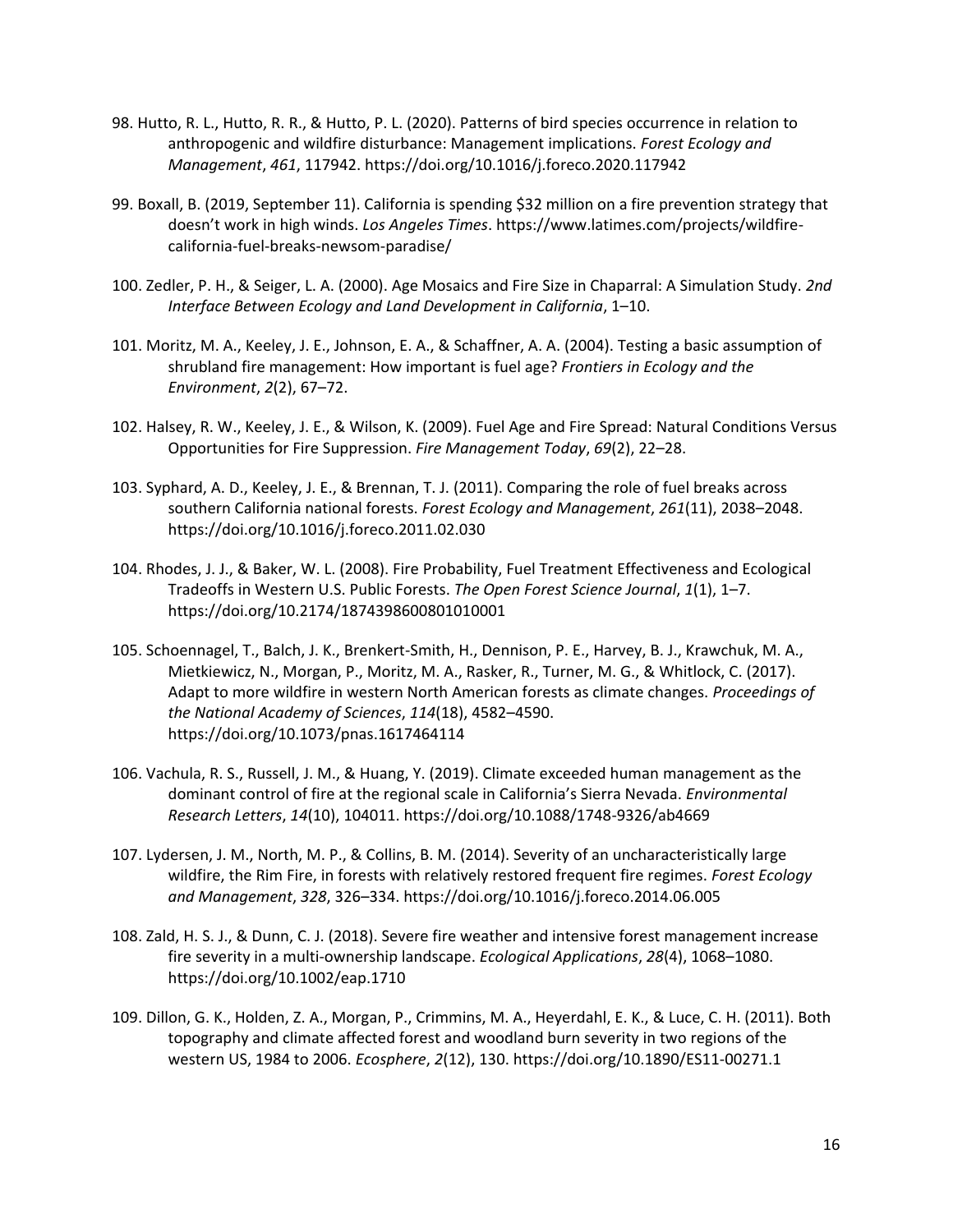- 110. Brennan, T. J., & Keeley, J. E. (2015). Effect of mastication and other mechanical treatments on fuel structure in chaparral. *International Journal of Wildland Fire*, *24*(7), 949. https://doi.org/10.1071/WF14140
- 111. Brennan, T. J., & Keeley, J. E. (2017). Impacts of Mastication Fuel Treatments on California, USA, Chaparral Vegetation Structure and Composition. *Fire Ecology*, *13*(3), 120–138. https://doi.org/10.4996/fireecology.130312013
- 112. Parker, V. T. (1987). Effects of Wet-Season Management Burns on Chaparral Vegetation: Implications for Rare Species. *Conservation and Management of Rare and Endangered Plants*, 233–237.
- 113. Parker, V. T. (1990). Problems Encountered while Mimicking Nature in Vegetation Management: An Example from a Fire-prone Vegetation. *Ecosystem Management: Rare Species and Significant Habitats*, 231–234.
- 114. Le Fer, D., & Parker, V. T. (2005). The Effect of Seasonality of Burn on Seed Germination in Chaparral: The Role of Soil Moisture. *Madroño*, *52*(3), 166–174. https://doi.org/10.3120/0024- 9637(2005)52[166:TEOSOB]2.0.CO;2
- 115. Syphard, A. D., Franklin, J., & Keeley, J. E. (2006). Simulating the Effects of Frequent Fire on Southern California Coastal Shrublands. *Ecological Applications*, *16*(5), 1744–1756. http://www.jstor.org/stable/40061747
- 116. National Park Service. (n.d.). *Why this park does not use prescribed fire—Santa Monica Mountains National Recreation Area (U.S. National Park Service)*. Retrieved December 30, 2020, from https://www.nps.gov/samo/learn/management/prescribedfires.htm
- 117. Elliot, W. J., Page-Dumroese, D., & Robichaud, P. R. (1996). *The Effects of Forest Management on Erosion and Soil Productivity* (R. Lal, Ed.; pp. 195–208). CRC Press. https://doi.org/10.1201/9780203739266-12
- 118. Kerns, B. K., & Day, M. A. (2017). The importance of disturbance by fire and other abiotic and biotic factors in driving cheatgrass invasion varies based on invasion stage. *Biological Invasions*, *19*(6), 1853–1862. https://doi.org/10.1007/s10530-017-1395-3
- 119. Merriam, K. E., Keeley, J. E., & Beyers, J. L. (2006). Fuel Breaks Affect Nonnative Species Abundance In Californian Plant Communities. *Ecological Applications*, *16*(2), 515–527. https://doi.org/10.1890/1051-0761(2006)016[0515:FBANSA]2.0.CO;2
- 120. Keeley, J. E. (2003). Fire and Invasive Plants in California Ecosystems. *Fire Management Today*, *63*(2), 18–19.
- 121. Brooks, M. L., D'Antonio, C. M., Richardson, D. M., Grace, J. B., Keeley, J. E., DiTomaso, J. M., Hobbs, R. J., Pellant, M., & Pyke, D. (2004). Effects of Invasive Alien Plants on Fire Regimes. *BioScience*, *54*(7), 677–688. https://doi.org/10.1641/0006-3568(2004)054[0677:EOIAPO]2.0.CO;2